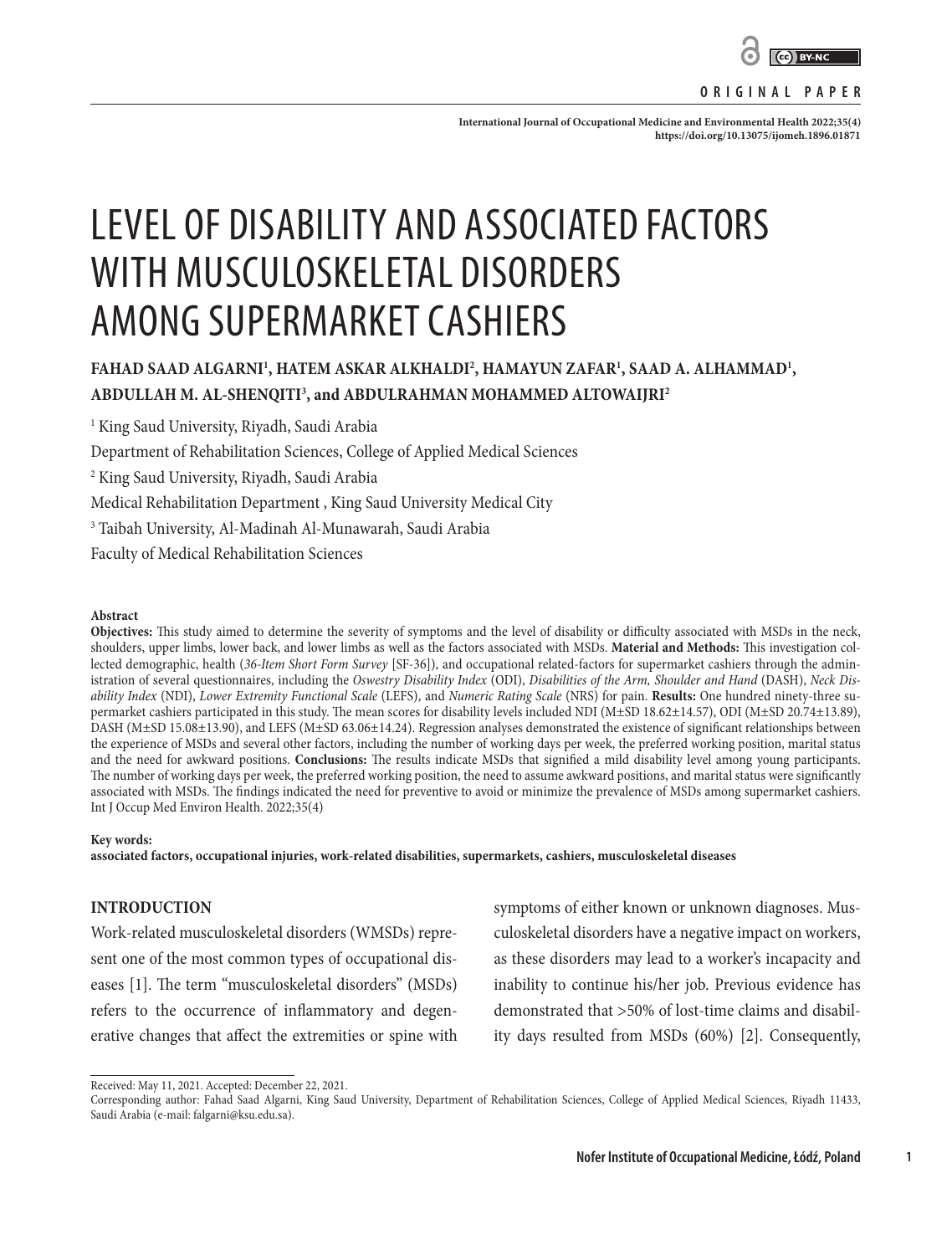the detrimental impact of these disorders may affect workers' health, self-respect, financial income, and community connections [3]. Moreover, MSDs constitute one of the main reasons for functional loss and activity limitations as well as short and long-term disability [4]. Such disorders may not only have problematic impacts on workers but also create challenges for employers, health care systems, and compensation structures.

Supermarket cashiers (SCs) spend long hours assuming relatively static postures in congested areas. These workers repeatedly handle grocery items of various weights and sizes as well as pass barcodes under laser scanners, handling anywhere 500–1000 items/h [5]. In addition to the physical demands, SCs face significant amounts of stress, time and mental pressure [6]. The job of a supermarket cashier therefore entails numerous job-related risk factors that may lead to MSDs.

The extent to which MSDs cause disability among cashiers, affecting their performance in professional and social aspects, remains sparsely addressed in the literature. Furthermore, no existing study has examined MSDs among SCs in Saudi Arabia (SA), with the exception of the prior study by these same authors [7]. Although research provides data on cashiers from other cultures, the results may fail to accurately describe SCs in SA, thus necessitating additional investigations to determine the impact of MSDs among Saudi Arabian SCs.

Although MSDs have a multifactorial etiology, specific factors can enhance the risk of MSDs among workers [8]. However, the literature provides a paucity of comparative information about the factors associated with MSDs or the severity of disability among cashiers in all body regions. This gap indicates the need to obtain information about the associated factors for MSDs and the disability levels among SCs in order to develop strategies for enhancing health and preventing MSDs among such workers. The results of these authors' prior study [7], which aimed to describe the prevalence of self-reported MSDs and quality of life among SCs in SA, revealed that 90% of cashiers in SA experienced MSD symptoms in the previous year. Specifically, the most affected areas involved the neck and lower back regions, while the least affected areas included the hip/thigh area and elbow. In addition, these authors discovered that participants who reported pain in all domains excluding physical functioning reported a diminished quality of life. Based on these findings, the present study aims to identify the level of disability and associated factors of MSDs among male and female SCs working in SA. Moreover, this work attempts to determine the level of disability or difficulty associated with the presence of MSDs in the body.

# **MATERIAL AND METHODS**

The study methodology employed a descriptive cross-sectional design. The sample included 18–60-year-old males and females who can read and understand the Arabic language. Conversely, the study excluded cashiers with previous musculoskeletal (MSK) injuries or tumors. The ethical approval was received from the Research Ethics Committee at King Saud University, located in Riyadh, Saudi Arabia. In addition, the informed consent was collected from the participants who met the study criteria and demonstrated a willingness to participate in the study.

### **Sampling method and procedure**

A previous pilot study was conducted and a group of cashiers similar to the targeted sample was involved for validating the method; ensuring the questionnaires' accuracy, reliability, and validity; and identifying any ambiguous or leading questions. Using a non-probability sampling technique, participants were recruited for the present study from supermarkets in various Saudi Arabian cities. Subsequently, a website was created to collect the required data from completed questionnaires. The participants were allowed to share the website link with other SCs for the same company or for another company both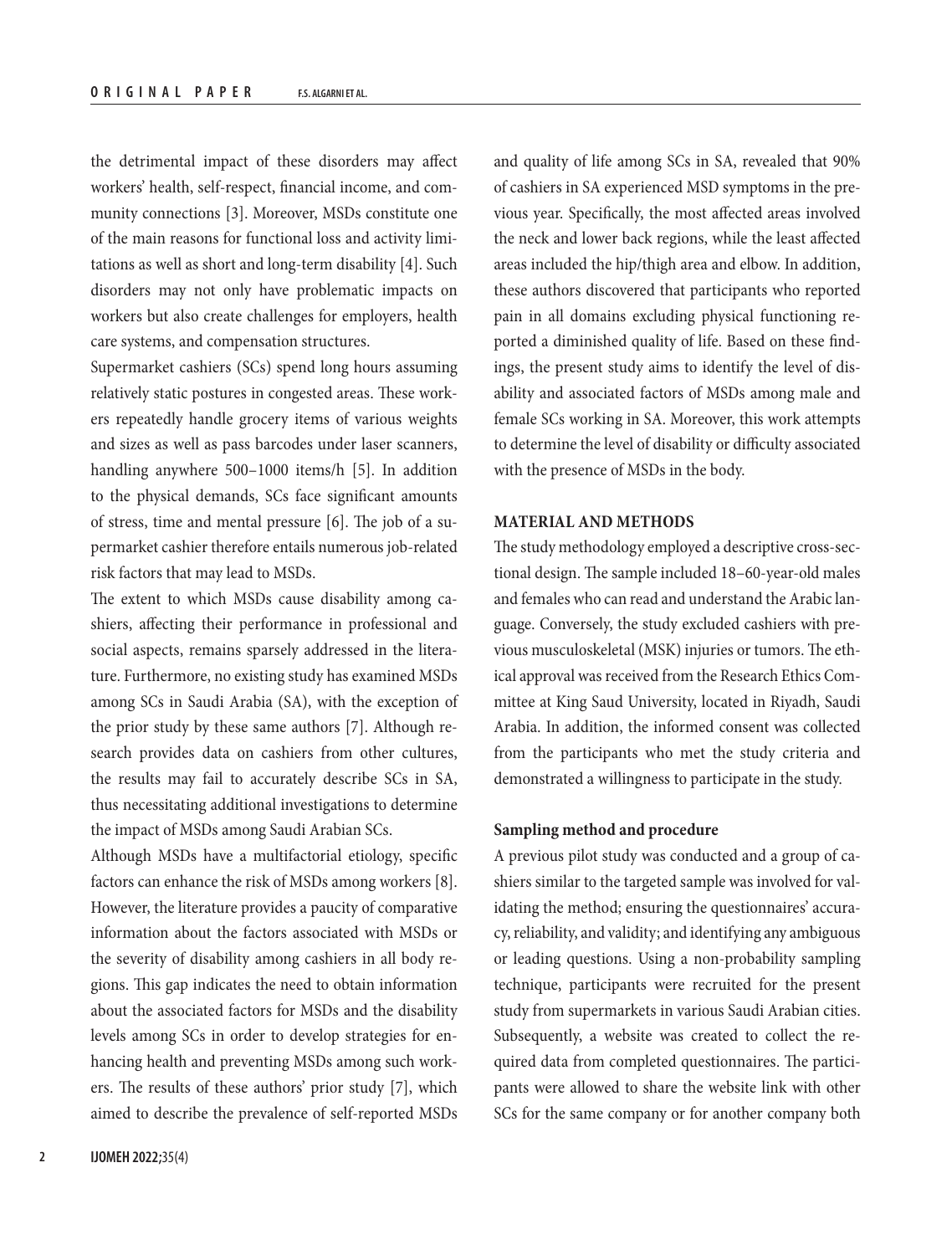inside and outside of Riyadh. In addition, social media influencers were contacted to promote the research and encourage SCs throughout SA to participate in the study. Lastly, supermarket management was contacted to circulate the questionnaire link among cashiers. Upon receiving and accessing the link, SCs were asked to complete the survey at a convenient time. This study was conducted in the period November 11, 2018–February 11, 2019. In order to estimate the sample size, a single proportion calculation and the confidence interval (CI) at 95%, with an α of 5% and an 80% power of study was used. Based on the 90% prevalence of MSDs in the previous study [7], the sample size of 180 was estimated.

# **Data collection tools**

The data collection occurred through self-reported questionnaires. Specifically, these surveys asked participants to answer questions related to their demographics, health status, social habits, and occupational factors. The rest of the information comprised direct questions used to investigate the presence of MSDs among SCs. These items sought to determine the dependent variable, which included the presence of pain within the previous 12 months. This pain may have taken place in the neck, shoulders, upper back, lower back, elbows, hands, wrists, hips, thighs, knees, ankles, and feet. After participants confirmed the presence of pain, the survey prompted them to indicate the pain intensity using the Numeric Rating Scale (NRS) [9]. The study used questionnaires that previously underwent translation and adaption to the Arabic language and culture, including the *Oswestry Low Back Pain Disability Index* (ODI) [10], the *Disability of the Arm, Shoulder and Hand* (DASH) [11], the *Neck Disability Index* (NDI) [12], the *36-Item Short Form Survey* (SF-36) [13], and the *Lower Extremity Functional Scale* (LEFS) [14].

The ODI questionnaire assesses functional disability resulting from lower-back pain (LBP) [15]. This instrument involves a self-assessing questionnaire with 10 items. Each item consists of 6 levels of answers ranging 0–5 and falls under categories that include pain intensity, personal care, lifting, walking, sitting, standing, sleeping, sex life, social life, and travelling. The questionnaire's final score shows a percentage relating to the level of disability. The DASH questionnaire provides an outcome measure relating to the functioning and symptoms of patients with MSDs in their upper extremities [16]. As a self-report survey, DASH features sound psychometric characteristics. This outcome measure consists of 30 items, 21 of which illustrate the levels of difficulty that patients experience during their physical activities as a result of arm, shoulder, or hand disorders. Five items describe the severity of the following symptoms: pain, activity-related pain, tingling, stiffness, and weakness.

The NDI questionnaire constitutes the most common and validated instrument for measuring the effect of neck pain on the functional activities of patients. Medical clinics and research studies frequently employ this survey an outcome measure [17]. The NDI has undergone modification from the ODI questionnaire [17] to contain 10 questions relating to pain intensity, personal care, lifting, reading, headaches, concentration, work, driving, sleeping, and recreation. The SF-36 instrumentcontains questions under eight domains that provide information about several aspects of health: physical functioning, physical role functioning, social role functioning, vitality, mental health, emotional role functioning, general health perception and bodily pain.The final score of the SF-36 ranges 0–100, with higher scores indicating higher levels of functioning and/or better health [18]. Prior research has provided a specific method for scoring the SF-36 totals [19]. Finally, the LEFS questionnaire involves a specific outcome measure that evaluates activity limitations due to the presence of MSDs in the lower extremities [20]. The LEFS consists of 20 items, each scored on a Likert scale ranging 0–4, with the final score indicating the total scores from all items.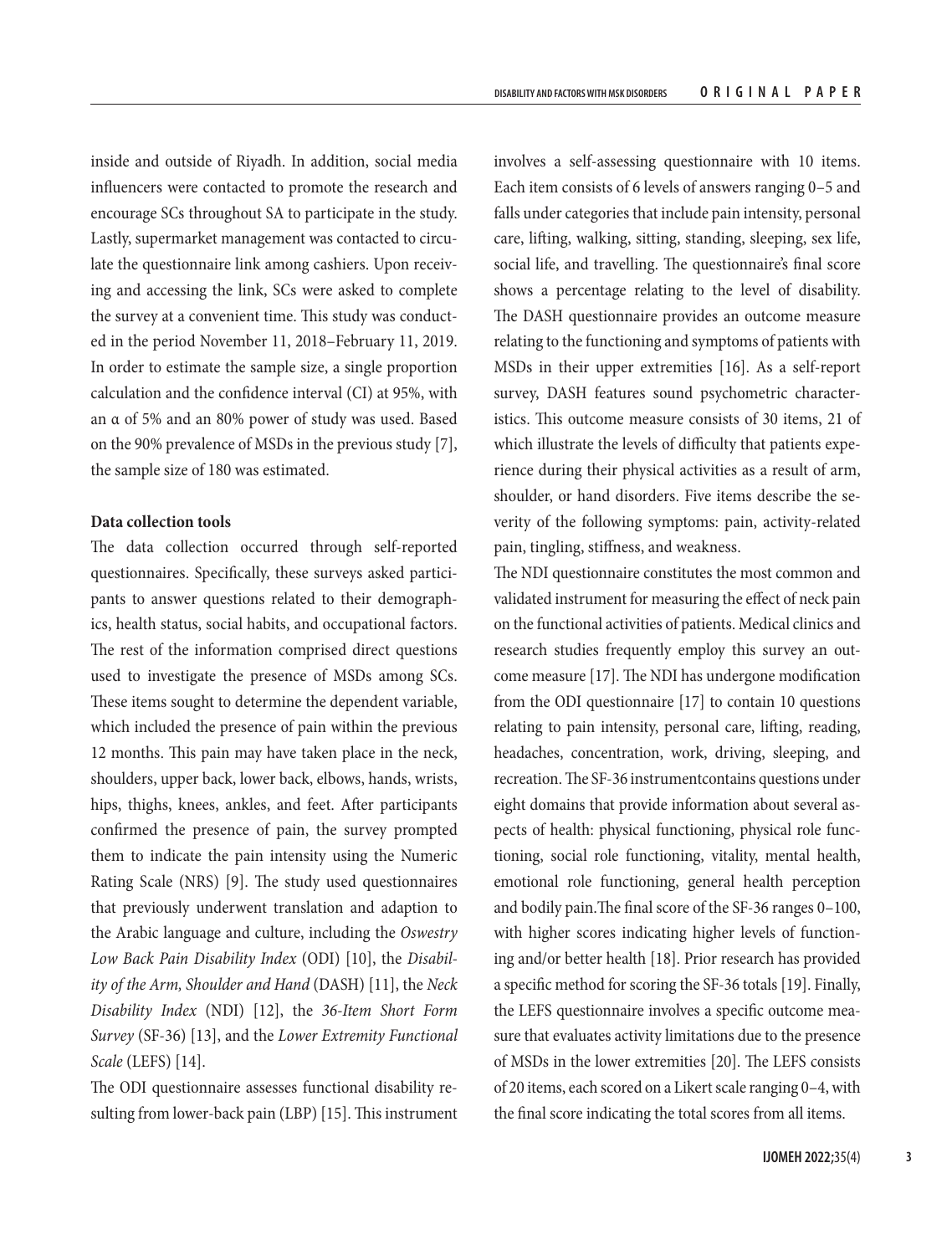In addition to these tools, the present study obtained demographic and health-related data, such as health status, social habits, and occupation. The occupational information included data pertaining to work duration, such as number of work days per week, full-time or part-time employee status, daily work hours, years of work experience, and duration of shift breaks. Participants also answered information about their preferred work position of sitting or standing and the duration of time spent in this position. In addition, respondents indicated any training for other jobs in the supermarket and other concurrent jobs as well as work-related disability and pain, as shown in Table 1. Furthermore, direct questions in the Arabic language were used to inquire about the presence of MSD symptoms in the past 12 months. Other questions asked about specific areas affected by MSDs within the last 12 months, whether these MSDs related to the cashier occupation, if the MSDs occurred before this position, and, if so, whether the MSDs intensified with this job. Finally, respondents rated their work satisfaction levels. The results of prevalence of MSDs and the most affected areas have been published previously [7].

## **Data analysis**

Data analysis was conducted using the Statistical Package for Social Studies (SPSS 22, IBM Corp., New York, NY, USA). It was used to compute descriptive statistics for all variables, summarizing the continuous variables as means  $(M) \pm$  standard deviations (SD), and the categorical variables as frequencies and percentages. Further, the univariate and multivariate logistic regression was applied to analyze associations of the work-related and other factors with MSK pain or disorders, (the dichotomous dependent variable). The univariate analyses identified the factors significantly associated with musculoskeletal pain, while multiple logistic regression determined mutually adjusted effects (odds ratios) of these factors on existence of musculoskeletal pain. Based on the results

of univariate analyses, independent variables that lacked significance at p-value 0.20, were excluded. Variables that were not statistically significant at p-value 0.05 underwent testing for a potential confounding effect prior to removal from the study.

The final model included the following explanatory variables:

- job satisfaction (whether the cashier feels satisfied about his/her job);
- number of breaks during a work shift (how many breaks the cashier can have during a work shift);
- working days per week (number of days cashier works per week);
- preferred position for work (whether the cashier prefers the standing or sitting position during the work);
- use of comfortable shoes while working (whether the cashier uses comfortable shoes or not);
- prior training to avoid WMSDs (whether the cashier receives a training in how to avoid WMSDs prior the beginning of this job);
- the need to reach for items in the trolley (awkward position) (whether the cashier needs to be in an awkward position in order to reach items in the trolley);
- practice of sports (whether the cashier practices sport activities or not);
- marital status (type of marital status such as single, married or others-widowed, divorced, etc.);
- dominant hand (the hand that he/she are more likely to be used to do motor tasks);
- number of workers at the supermarket (whether the supermarket has <50, 50 or >50 workers);
- role limitations due to physical health (higher score indicates little or no problems with work or other activities due to physical health);
- role limitations due to emotional problems (higher score indicates little or no problems with social activities due to emotional problems);
- energy/fatigue (higher score indicates more vitality);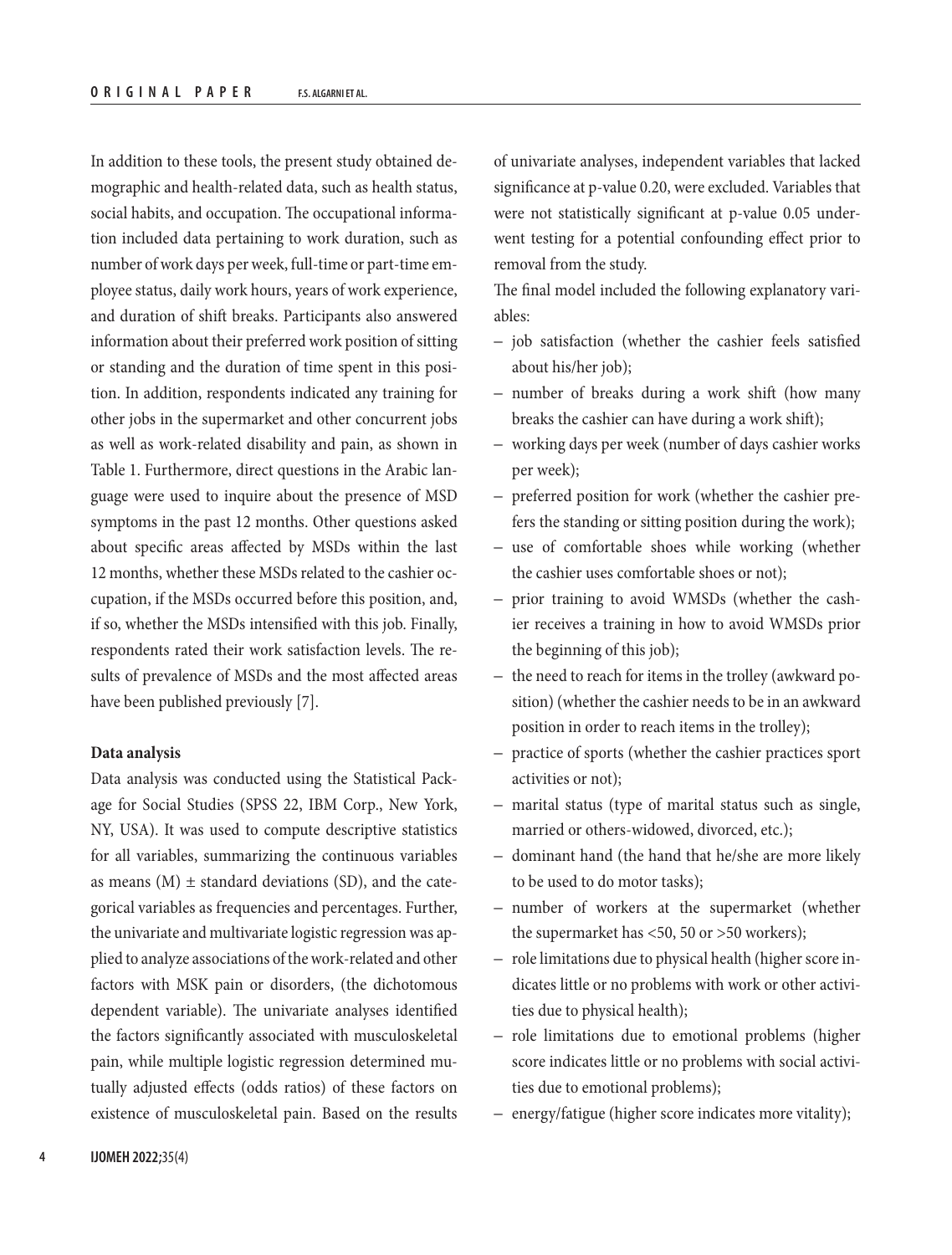**Table 1.** Summary of the *36-item Short Form Survey* scores in 193 supermarket cashiers, Saudi Arabia, November 11, 2018–February 11, 2019

| 36-item Short Form Survey domain           | 36-item Short<br>Form Survey score<br>$(M\pm SD)$ |
|--------------------------------------------|---------------------------------------------------|
| <b>Physical functioning</b>                | $67.72 + 26.74$                                   |
| Role limitations due to physical health    | $62.31 + 37.86$                                   |
| Role limitations due to emotional problems | $57.69 + 41.11$                                   |
| Energy/fatique                             | $57.85 + 21.37$                                   |
| Emotional well-being                       | $64.52 + 21.36$                                   |
| Social functioning                         | $63.67 + 27.52$                                   |
| Pain                                       | $67.36 + 25.71$                                   |
| General health                             | $63.73 \pm 15.32$                                 |

- emotional well-being (higher score indicates little or no feelings of depression or nervousness);
- social functioning (higher score indicates better social functioning);
- pain (higher score indicates little or no pain or limitations due to pain);
- general health (higher score indicates positive perceptions of general health).

Lastly, the Hosmer-Lemeshow Test was used to assess the goodness of fit of the final model.

# **RESULTS**

A total of 213 SCs initially participated in this study. However, 20 participants failed to meet the inclusion criteria and were subsequently excluded. As shown in Table 2, 193 SCs with a mean age of M±SD 27±6.4 years successfully completed the questionnaires. A total of 162 (84%) cashiers had no history of chronic diseases or medical conditions, while 104 (54%) cashiers reported a sedentary lifestyle that excluded exercises or sport activities. A total of 87 (45%) cashiers reported work experience of 1 year, whereas 81 (42%) employees reported work experience of 1–4 years. Among all participants, 163 (85%)

**Table 2.** Summary statistics of the demographic, health-related, and work-related factors in 193 supermarket cashiers, Saudi Arabia, November 11, 2018–February 11, 2019

| Variable                                            | Participants<br>$(N = 193)$ |
|-----------------------------------------------------|-----------------------------|
| Demographic factors                                 |                             |
| age [years] (M±SD)                                  | $27.18 \pm 6.44$            |
| height [cm] (M±SD)                                  |                             |
| weight [kg] (M±SD)                                  | 73.99 ± 21.22               |
| body mass index [kg/m <sup>2</sup> ] (M±SD)         | 27.30±7.88                  |
| sex [n (%)]                                         |                             |
| male                                                | 140 (72.5)                  |
| female                                              | 53 (27.5)                   |
| marital status [n (%)]                              |                             |
| single                                              | 123(63.7)                   |
| married                                             | 55 (28.5)                   |
| other (widowed, separated, and divorced)            | 15(7.7)                     |
| taking care of children during a work shift [n (%)] |                             |
| babysitter                                          | 7(13.5)                     |
| grandfather or grandmother                          | 8(15.4)                     |
| wife                                                | 27 (51.9)                   |
| husband                                             | 7(13.5)                     |
| nationality [n (%)]                                 |                             |
| Saudi                                               | 184 (95.3)                  |
| non-Saudi                                           | 9(4.7)                      |
| dominant hand [n (%)]                               |                             |
| right                                               | 170 (88.1)                  |
| left                                                | 23 (11.9)                   |
| educational level [n (%)]                           |                             |
| intermediate school or lower                        | 23 (12)                     |
| high school                                         | 123 (63.7)                  |
| diploma/bachelor                                    | 47 (24.3)                   |
| workplace [n (%)]                                   |                             |
| inside Riyadh                                       | 157 (81.3)                  |
| outside Riyadh                                      | 36 (18.7)                   |
| smoking status [n (%)]                              |                             |
| smoker                                              | 66 (34.2)                   |
| non-smoker                                          | 117 (60.6)                  |
| ex-smoker                                           | 10(5.2)                     |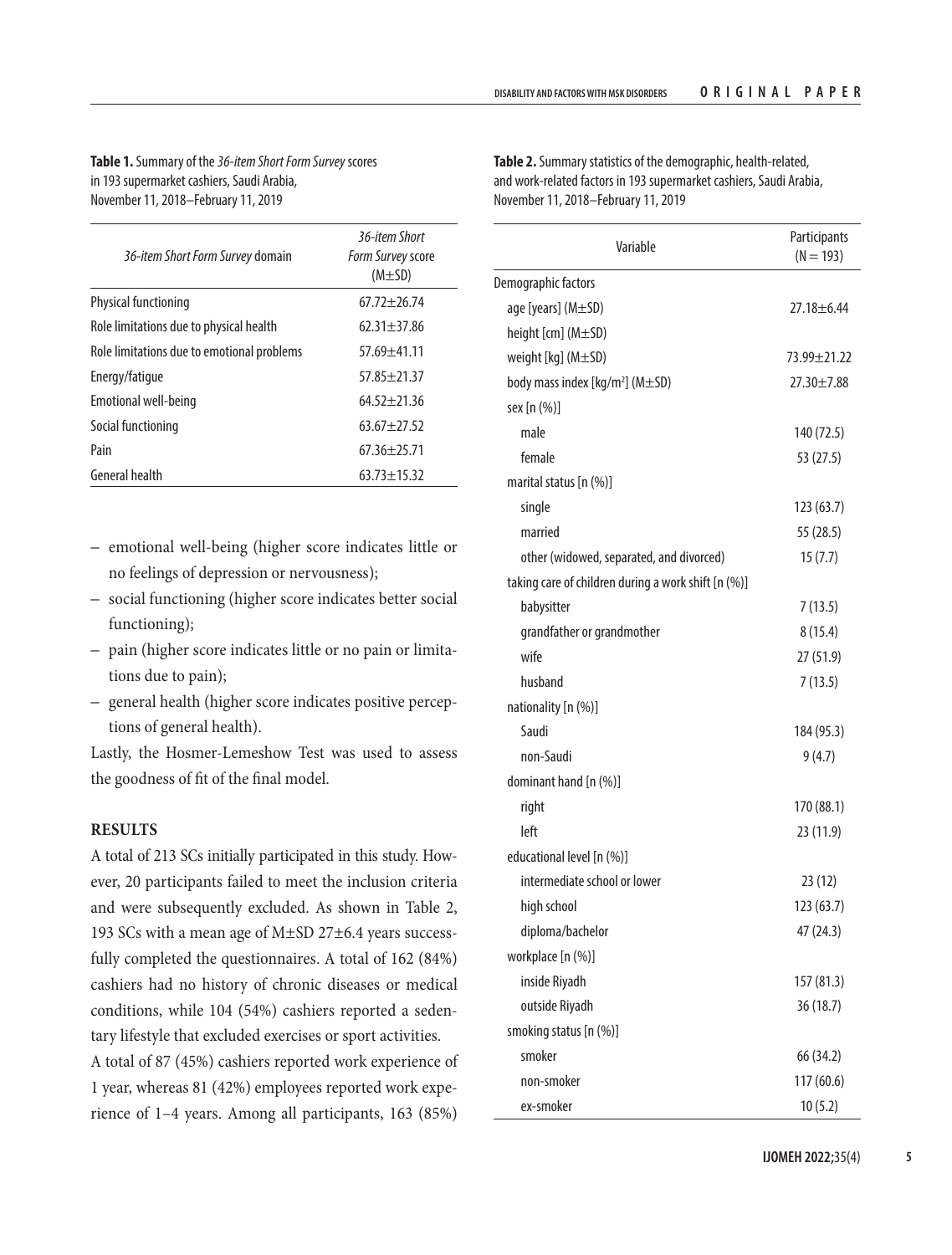| Variable                                                                | Participants<br>$(N = 193)$ |
|-------------------------------------------------------------------------|-----------------------------|
| Demographic factors - cont.                                             |                             |
| practice of sports [n (%)]                                              |                             |
| no practice                                                             | 104 (53.9)                  |
| 1-3 times/week                                                          | 68 (35.2)                   |
| $\geq$ 4 times/week                                                     | 21 (10.9)                   |
| history of disease (chronic disease or medical<br>conditions) $[n (%)]$ |                             |
| yes                                                                     | 31(16.1)                    |
| no                                                                      | 162 (83.9)                  |
| taking medications (any medication) [n (%)]                             |                             |
| yes                                                                     | 36(18.7)                    |
| no                                                                      | 157 (81.3)                  |
| Work-related factors                                                    |                             |
| working time [days/week] (M±SD)                                         | $5.08 \pm 0.70$             |
| breaks during shift work [n] (M±SD)                                     | $1.70 \pm 1.16$             |
| working in a sitting posture [h] ( $M\pm SD$ )                          | $2.69 \pm 2.23$             |
| working in a standing posture $[h]$ (M $\pm$ SD)                        | $5.68 \pm 2.41$             |
| working time [n (%)]                                                    |                             |
| >8 h/day                                                                | 109 (56.5)                  |
| $\leq$ 8 h/day                                                          | 84 (43.5)                   |
| work experience [n (%)]                                                 |                             |
| 1 year                                                                  | 87 (45)                     |
| $>1-4$ years                                                            | 81 (41.9)                   |
| $\geq$ 5 years                                                          | 25 (12.9)                   |
| employment type [n (%)]                                                 |                             |
| full-time                                                               | 163 (84.5)                  |
| part-time                                                               | 30 (15.5)                   |
| job satisfaction [n (%)]                                                |                             |
| satisfied                                                               | 131 (67.9)                  |
| not satisfied                                                           | 62 (32.1)                   |
| use of a laser scanner (barcode scanner) [n (%)]                        |                             |
| yes                                                                     | 176 (91.2)                  |
| no                                                                      | 17(8.8)                     |

| Variable                                                                                    | Participants<br>$(N = 193)$ |
|---------------------------------------------------------------------------------------------|-----------------------------|
| Work-related factors - cont.                                                                |                             |
| use of a bi-optic scanner (vertical<br>and horizontal) [n (%)]                              |                             |
| yes                                                                                         | 168 (87.0)                  |
| no                                                                                          | 25 (13.0)                   |
| direction of receiving groceries<br>from the conveyor belt [n (%)]                          |                             |
| right                                                                                       | 148 (76.7)                  |
| left                                                                                        | 45 (23.3)                   |
| the need to reach for items placed<br>in the shopping trolley (awkward position)<br>[n (%)] |                             |
| yes                                                                                         | 149 (77.2)                  |
| no                                                                                          | 44 (22.8)                   |
| the need to unload groceries from carts<br>for scanning [n (%)]                             |                             |
| yes                                                                                         | 83 (43.0)                   |
| no                                                                                          | 110 (57.0)                  |
| the need to pack grocery items into bags<br>after scanning [n (%)]                          |                             |
| yes                                                                                         | 157 (81.3)                  |
| no                                                                                          | 36(18.7)                    |
| preferred position for working [n (%)]                                                      |                             |
| standing                                                                                    | 137 (71.0)                  |
| sitting                                                                                     | 56 (29.0)                   |
| training for other tasks in the supermarket<br>(job rotation) [n (%)]                       |                             |
| yes                                                                                         | 41 (21.2)                   |
| $\mathbf{110}$                                                                              | 152 (78.8)                  |
| existence of another job outside<br>of the supermarket [n (%)]                              |                             |
| yes                                                                                         | 8(4.1)                      |
| no                                                                                          | 185 (95.9)                  |
| prior training for avoiding WMSDs [n (%)]                                                   |                             |
| yes                                                                                         | 85 (44.0)                   |
| no                                                                                          | 108 (56.0)                  |
| presence of a chair at work station [n (%)]                                                 |                             |
| yes                                                                                         | 161 (83.4)                  |
| no                                                                                          | 32 (16.6)                   |

**Table 2.** Summary statistics of the demographic, health-related, and work-related factors in 193 supermarket cashiers, Saudi Arabia, November 11, 2018–February 11, 2019 – cont.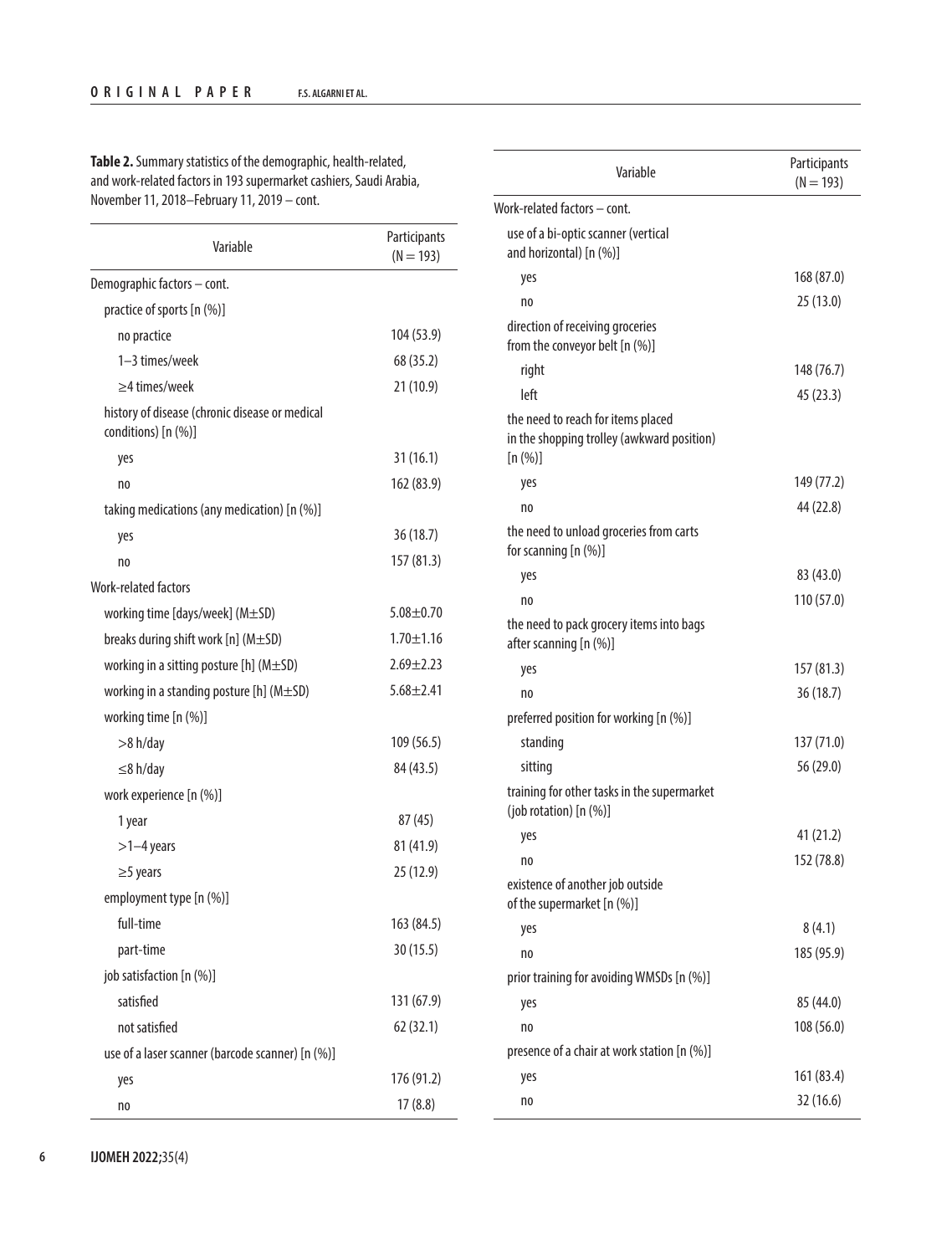**Table 2.** Summary statistics of the demographic, health-related, and work-related factors in 193 supermarket cashiers, Saudi Arabia, November 11, 2018–February 11, 2019 – cont.

| Variable                                               | Participants<br>$(N = 193)$ |
|--------------------------------------------------------|-----------------------------|
| Work-related factors - cont.                           |                             |
| use of comfortable shoes while working [n (%)]         |                             |
| yes                                                    | 121(62.7)                   |
| no                                                     | 72 (37.3)                   |
| presence of a foot rest cushion while standing [n (%)] |                             |
| yes                                                    | 7(3.6)                      |
| no                                                     | 186 (96.4)                  |
| workers at the same supermarket [n (%)]                |                             |
| >50                                                    | 79 (40.9)                   |
| $50$                                                   | 114 (59.1)                  |

cashiers worked on a full-time basis, and 109 (57%) SCs worked for >8 h/day. A total of 83 (43%) cashiers unloaded groceries from shopping trollies for scanning, whereas 157 (81%) cashiers packed grocery items in bags after scanning. Finally, 149 (77%) employees reported the assumption of awkward positions in order to reach items in the shopping trolley. Table 2 presents all occupationalrelated characteristics.

According to the direct questions and self-reported questionnaires, 174 (90%) of the participants had experienced MSK pain in at least 1 body area over the past 12 months. Musculoskeletal disorders were reported in all body areas with different prevalence. The neck and lower back constituted the 2 most affected areas among participants, with 129 (66.8%) and 127 (65.8%) SCs reporting pain in these respective areas. The next 2 body areas, upper back and shoulders, caused pain for 111 (57.5%) and 107 (55.4%) SCs respectively. Moreover, 78 (40.41%) cashiers reported pain or discomfort in the hand/wrist, while 71 (36.79%) and 75 (38.86%) of cashiers experienced pain in the knee and ankle/foot respectively.

As measured by the NRS, the pain intensity in all body regions ranged 5.1–6.0. The highest level of pain occurred

in the ankle/foot ( $M\pm SD$  6.0 $\pm 2.6$ ), while the lowest levels occurred in the neck  $(M\pm SD 5.1\pm 2.2)$  and hand/wrist (M±SD 5.1±2.5). Moreover, participants reported that working as SCs aggravated prior MSK pain that occurred before applying for this job. For each body region, participants indicated the level of disability or difficulty associated with MSDs. Mean and standard deviation scores for each tool included a DASH score of M±SD 15.1±13.9 (range of 0–66.7), a LEFS score of M $\pm$ SD 63.0 $\pm$ 14.2, an NDI score of M±SD 18.6%±14.6% (range of 0–62), and an ODI score of M $\pm$ SD 20.7% $\pm$ 13.9% (range of 0–68). Specifically, the NDI indicated that 54 (41.86%) and 27 (20.93%) of the cashiers who reported neck pain respectively experienced mild and moderate disability, whereas the ODI found moderate disability among 44 (34.6%) cashiers.

Furthermore, the SF-36 scores appear in Table 2. Table 3 shows the results of the univariate logistic regression analyses for factors associated with MSDs. Participants who reported dissatisfaction with their jobs, lacked prior training on avoiding WMSDs, assumed awkward positions to reach items in the trolley, and indicated a dominant right hand had a greater chance of experiencing MSDs. Moreover, cashiers working in supermarket locations with <50 employees and those practicing a sedentary lifestyle had a greater likelihood of experiencing MSDs. Conversely, participants who worked in stores that provided a greater number of breaks had a lower chance of experiencing MSDs.

The multivariate logistic regression in Table 4 reveals the variables significantly associated with the dichotomous outcome of MSDs. Results show that a 1-day increase in the number of workdays per week increased the odds of experiencing MSDs by 4 times. Participants who preferred working in a standing position were 9 times more likely to experience MSDs than those who preferred working in a sitting position. Similarly, participants who assumed awkward positions to reach items in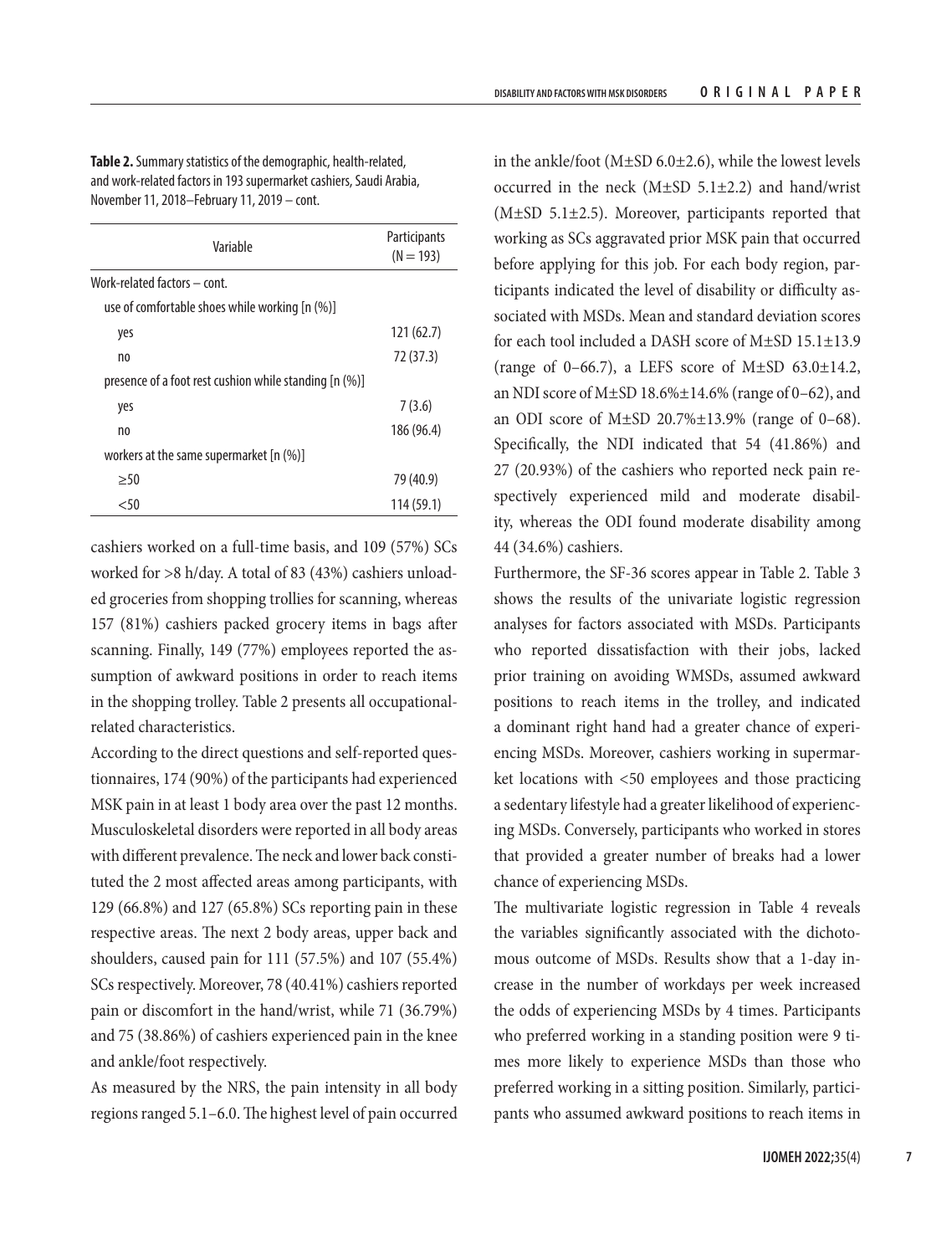| Variable                                            | 0R   | 95% CI         | p        |
|-----------------------------------------------------|------|----------------|----------|
| Age                                                 | 0.99 | $0.92 - 1.06$  | 0.776    |
| Sex                                                 |      |                | 0.512    |
| male**                                              | 1.00 |                |          |
| female                                              | 0.68 | $0.21 - 2.15$  |          |
| Job satisfaction                                    |      |                | $0.029*$ |
| n <sub>0</sub>                                      | 9.71 | $1.26 - 74.55$ |          |
| yes**                                               | 1.00 |                |          |
| Breaks during a work shift [n]                      | 0.58 | $0.37 - 0.91$  | $0.018*$ |
| work type                                           |      |                | 0.529    |
| full-time**                                         | 0.61 | $0.13 - 2.80$  |          |
| part-time                                           | 1.00 |                |          |
| Working time                                        |      |                | 0.896    |
| >8 h/day                                            | 1.06 | $0.40 - 2.78$  |          |
| $\leq$ 8 h/day**                                    | 1.00 |                |          |
| Working days per week                               | 1.55 | $0.89 - 2.72$  | 0.120    |
| Training for other supermarket jobs (job rotation)  |      |                | 0.983    |
| yes                                                 | 1.01 | $0.31 - 3.23$  |          |
| $no**$                                              | 1.00 |                |          |
| Existence of another job outside of the supermarket |      |                | 0.797    |
| yes                                                 | 0.75 | $0.08 - 6.48$  |          |
| $no**$                                              | 1.00 |                |          |
| Preferred position for work                         |      |                | 0.070    |
| standing                                            | 2.43 | $0.93 - 6.35$  |          |
| sitting**                                           | 1.00 |                |          |
| Time spent standing [h]                             | 0.96 | $0.78 - 1.17$  | 0.687    |
| Time spent sitting [h]                              | 1.08 | $0.85 - 1.38$  | 0.504    |
| Use of comfortable shoes while working              |      |                | 0.053    |
| yes                                                 | 0.28 | $0.08 - 1.01$  |          |
| $no***$                                             | 1.00 |                |          |
| Use of a laser scanner (barcode scanner)            |      |                | 0.268    |
| yes                                                 | 2.14 | $0.55 - 8.25$  |          |
| no**                                                | 1.00 |                |          |
| Prior training for avoiding WMSDs                   |      |                | $0.003*$ |
| yes**                                               | 1.00 |                |          |
| $\mathsf{no}$                                       | 5.57 | $1.77 - 17.48$ |          |

**Table 3.** Crude associations of demographic, life-style and work-related factors with MSDs, determined by univariate logistic regression models in 193 supermarket cashiers, Saudi Arabia, November 11, 2018–February 11, 2019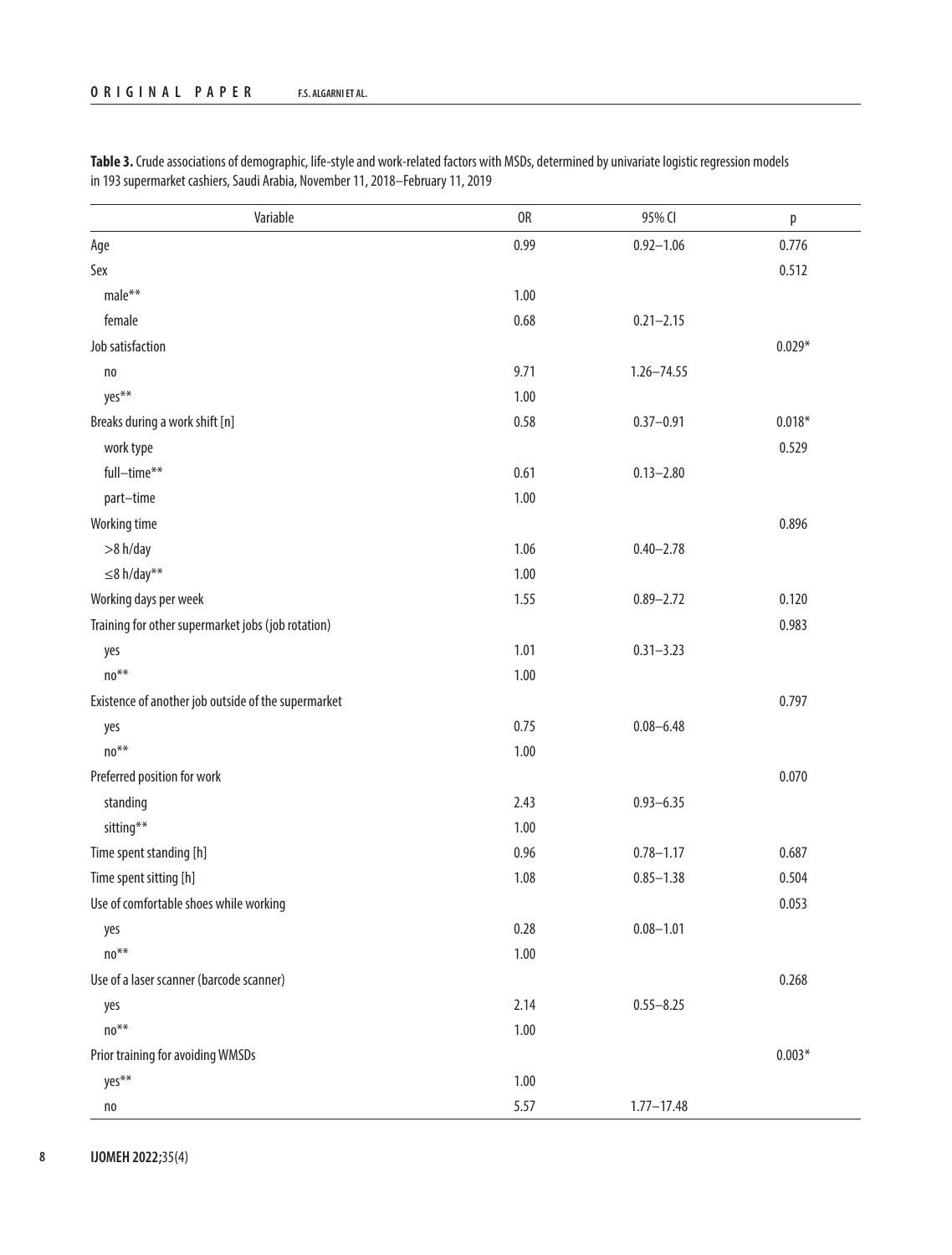| Variable                                                               | 0R           | 95% CI         | р          |
|------------------------------------------------------------------------|--------------|----------------|------------|
| The need to reach for items in the shopping trolley (awkward position) |              |                | $< 0.001*$ |
| yes                                                                    | 5.87         | $2.19 - 15.75$ |            |
| $no**$                                                                 | 1.00         |                |            |
| The need to unload groceries from a cart for scanning                  |              |                | 0.569      |
| yes                                                                    | 1.32         | $0.49 - 3.53$  |            |
| $no**$                                                                 | 1.00         |                |            |
| The need to pack grocery items after scanning                          |              |                | 0.370      |
| yes                                                                    | 1.64         | $0.55 - 4.91$  |            |
| $no**$                                                                 | 1.00         |                |            |
| History of fracture, dislocation, or surgery in limbs and spine        |              |                | 0.896      |
| yes                                                                    | 0.86         | $0.10 - 7.33$  |            |
| $no**$                                                                 | 1.00         |                |            |
| Smoking status                                                         |              |                | 0.812      |
| yes                                                                    | 1.12         | $0.42 - 3.00$  |            |
| $no**$                                                                 | 1.00         |                |            |
| Practicing sport(s)                                                    |              |                |            |
| no practice                                                            | 5.54         | $1.63 - 18.74$ | $0.006*$   |
| 1-3 times/week                                                         | 4.13         | $1.16 - 14.63$ | $0.028*$   |
| ≥4 times/week**                                                        | $\mathbf{1}$ |                |            |
| Height                                                                 | 0.98         | $0.93 - 1.02$  | 0.419      |
| Weight                                                                 | 0.99         | $0.97 - 1.01$  | 0.722      |
| Body mass index                                                        | 0.99         | $0.93 - 1.05$  | 0.926      |
| <b>Marital status</b>                                                  |              |                |            |
| single                                                                 | 5.65         | $1.61 - 19.78$ | $0.007*$   |
| married                                                                | 6.37         | $1.45 - 27.98$ | $0.014*$   |
| other**                                                                | 1.00         |                |            |
| Nationality                                                            |              |                | 0.896      |
| Saudi                                                                  | 1.15         | $0.13 - 9.74$  |            |
| non-Saudi**                                                            | 1.00         |                |            |
| <b>Dominant hand</b>                                                   |              |                | $0.001*$   |
| right                                                                  | 5.76         | $1.98 - 16.70$ |            |
| left**                                                                 | 1.00         |                |            |
| <b>Educational level</b>                                               |              |                |            |
| intermediate school or less**                                          | 1.00         |                |            |
| high school                                                            | 1.16         | $0.30 - 4.43$  | 0.820      |
| diploma and above                                                      | 3.37         | $0.52 - 21.79$ | 0.201      |

**Table 3.** Crude associations of demographic, life-style and work-related factors with MSDs, determined by univariate logistic regression models in 193 supermarket cashiers, Saudi Arabia, November 11, 2018–February 11, 2019 – cont.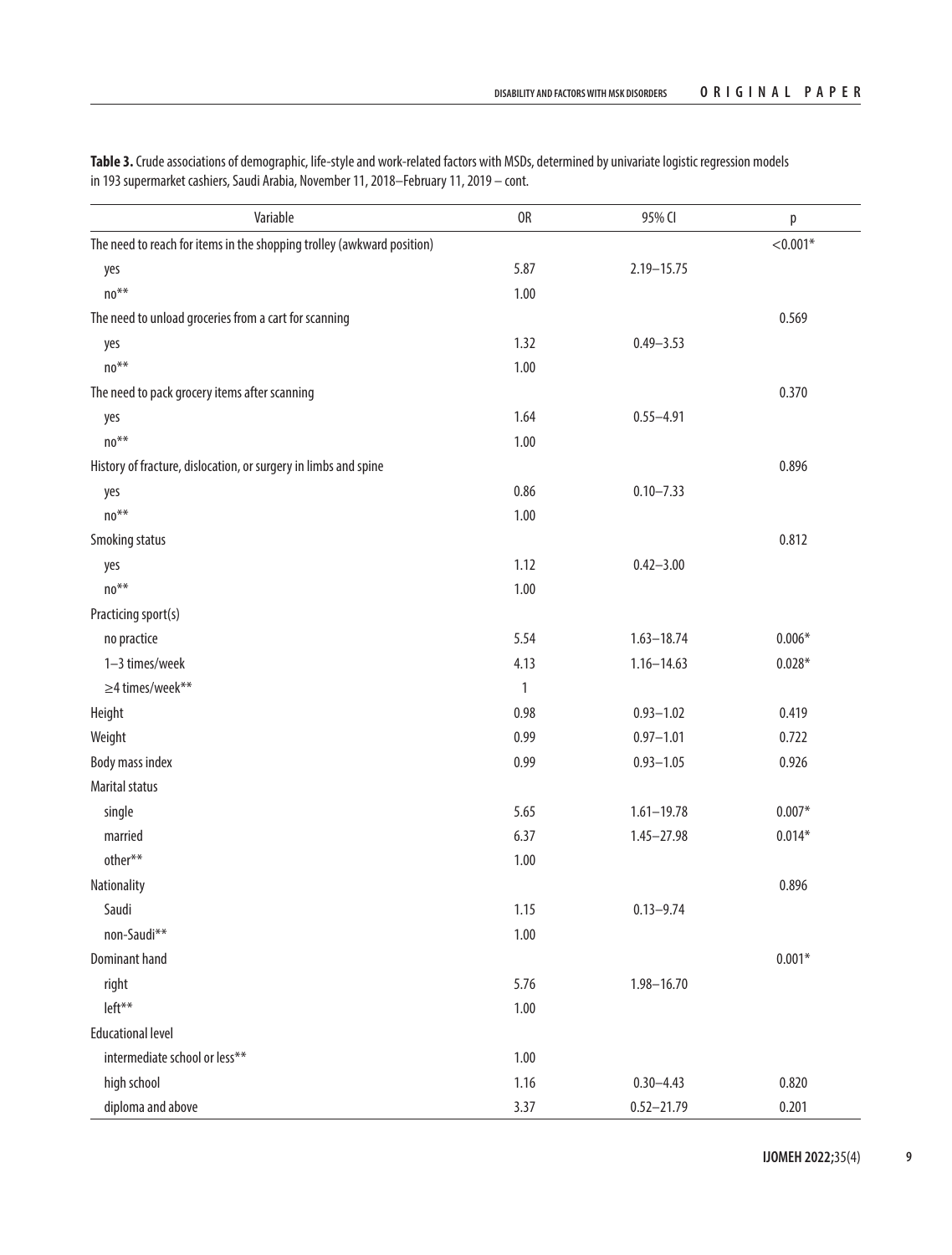| Variable                                                                | 0R   | 95% CI        | р          |
|-------------------------------------------------------------------------|------|---------------|------------|
| City of work                                                            |      |               | 0.348      |
| inside Riyadh                                                           | 0.48 | $0.10 - 2.19$ |            |
| outside Riyadh**                                                        | 1.00 |               |            |
| Job experience                                                          |      |               |            |
| $\leq$ 1 year                                                           | 2.17 | $0.58 - 8.14$ | 0.248      |
| $1-4$ years                                                             | 1.73 | $0.47 - 6.34$ | 0.403      |
| $\geq$ 5 years**                                                        | 1.00 |               |            |
| Use of a bi-optic scanner (vertical and horizontal) to make work easier |      |               | 0.741      |
| yes                                                                     | 0.77 | $0.16 - 3.56$ |            |
| $no**$                                                                  | 1.00 |               |            |
| Direction of receiving groceries from the conveyor belt                 |      |               | 0.806      |
| right                                                                   | 0.86 | $0.27 - 2.75$ |            |
| left                                                                    | 1.00 |               |            |
| Number of workers at the same supermarket                               |      |               |            |
| >50 workers**                                                           | 1.00 |               |            |
| <50 workers                                                             | 2.73 | $1.02 - 7.30$ | $0.044*$   |
| <b>Physical functioning</b>                                             | 1.00 | $0.98 - 1.02$ | 0.844      |
| Role limitations due to physical health                                 | 0.98 | $0.96 - 0.99$ | $0.036*$   |
| Role limitations due to emotional problems                              | 0.96 | $0.95 - 0.98$ | $0.002*$   |
| Energy/fatigue                                                          | 0.94 | $0.91 - 0.97$ | $< 0.001*$ |
| <b>Emotional well-being</b>                                             | 0.94 | $0.91 - 0.97$ | $< 0.001*$ |
| Social functioning                                                      | 0.95 | $0.92 - 0.98$ | $0.001*$   |
| Pain                                                                    | 0.95 | $0.92 - 0.98$ | $0.001*$   |
| <b>General health</b>                                                   | 0.93 | $0.89 - 0.97$ | $0.001*$   |

**Table 3.** Crude associations of demographic, life-style and work-related factors with MSDs, determined by univariate logistic regression models in 193 supermarket cashiers, Saudi Arabia, November 11, 2018–February 11, 2019 – cont.

 $*$  Significant p-value when p<0.05.

\*\* Used as a reference.

Table 4. Mutually adjusted effects of selected factors associated with MSDs, determined by multiple logistic regression in 193 supermarket cashiers, Saudi Arabia, November 11, 2018–February 11, 2019

| Variable                       | 0R   | 95% CI         | р        |
|--------------------------------|------|----------------|----------|
| Job satisfaction               |      |                | 0.300    |
| no                             | 4.26 | $0.27 - 66.38$ |          |
| yes**                          | 1.00 |                |          |
| Breaks during a work shift [n] | 0.81 | $0.33 - 2.01$  | 0.652    |
| Working time [days/week]       | 4.16 | $1.06 - 16.36$ | $0.041*$ |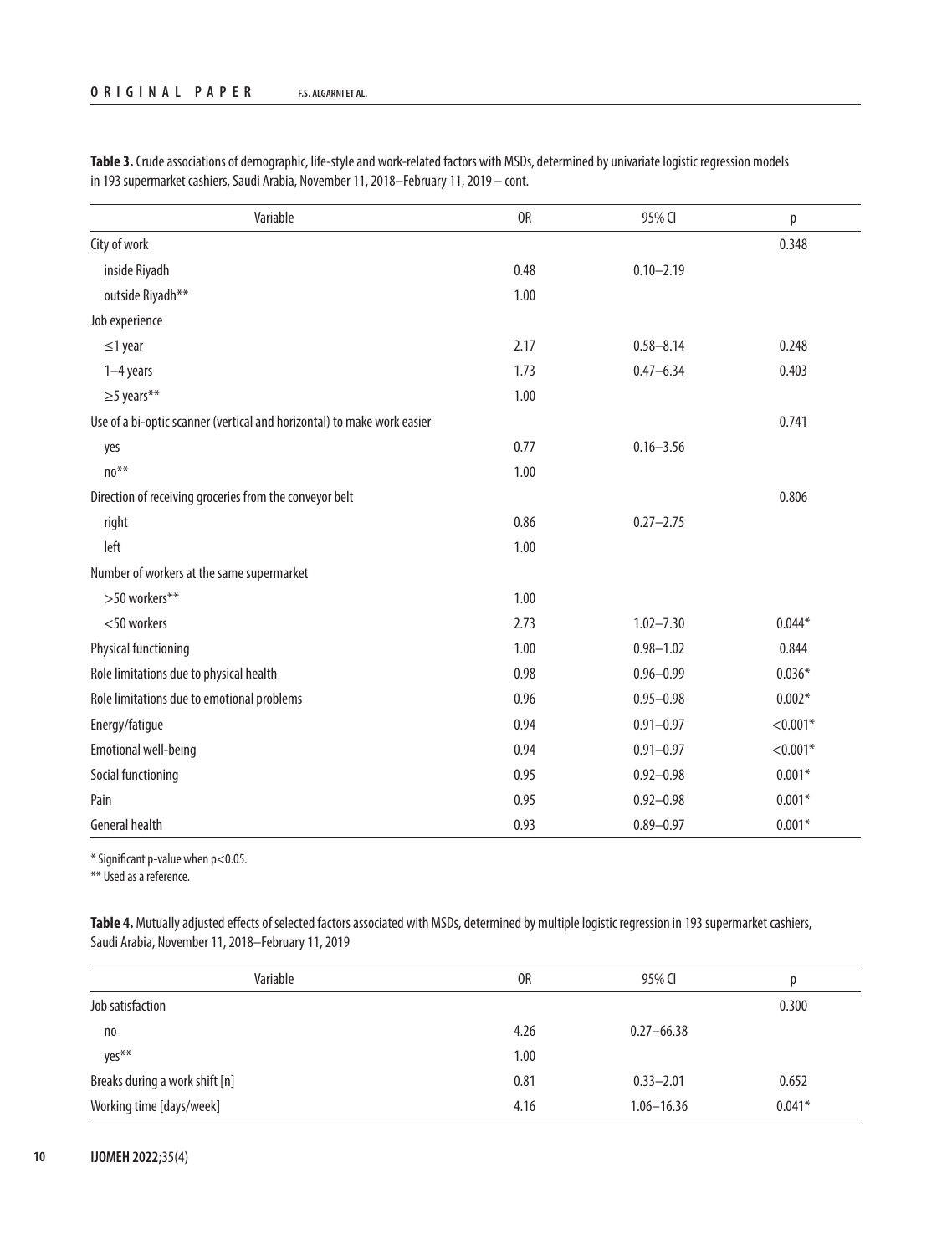| Variable                                                      | 0R    | 95% CI         | p        |
|---------------------------------------------------------------|-------|----------------|----------|
| Preferred position for work                                   |       |                | $0.034*$ |
| standing                                                      | 9.03  | $1.18 - 69.02$ |          |
| sitting**                                                     | 1.00  |                |          |
| Use of comfortable shoes while working                        |       |                | 0.509    |
| yes                                                           | 0.46  | $0.04 - 4.67$  |          |
| $\rm {no^{**}}$                                               | 1.00  |                |          |
| Prior training to avoid WMSDs                                 |       |                | 0.220    |
| yes**                                                         | 1.00  |                |          |
| no                                                            | 3.53  | $0.47 - 26.44$ |          |
| The need to reach for items in the trolley (awkward position) |       |                | $0.027*$ |
| yes                                                           | 11.22 | $1.31 - 95.97$ |          |
| $no**$                                                        | 1.00  |                |          |
| Practice of sports                                            |       |                |          |
| no practice**                                                 | 1.00  |                |          |
| 1-3 times/week                                                | 1.46  | $0.19 - 10.97$ | 0.714    |
| $\geq$ 4 times/week                                           | 0.14  | $0.01 - 1.79$  | 0.130    |
| <b>Marital status</b>                                         |       |                |          |
| single**                                                      | 1.00  |                |          |
| married                                                       | 3.81  | $0.42 - 34.27$ | 0.233    |
| other                                                         | 0.05  | $0.00 - 0.81$  | $0.035*$ |
| <b>Dominant hand</b>                                          |       |                | 0.088    |
| right                                                         | 6.03  | $0.76 - 47.74$ |          |
| left**                                                        | 1.00  |                |          |
| Workers at the supermarket [n]                                |       |                | 0.646    |
| $> 50**$                                                      | 1.00  |                |          |
| < 50                                                          | 1.56  | $0.23 - 10.51$ |          |
| Role limitations due to physical health                       | 1.03  | $0.99 - 1.07$  | 0.125    |
| Role limitations due to emotional problems                    | 0.97  | $0.93 - 1.01$  | 0.113    |
| Energy/fatigue                                                | 0.96  | $0.90 - 1.02$  | 0.197    |
| <b>Emotional well-being</b>                                   | 1.01  | $0.94 - 1.08$  | 0.838    |
| Social functioning                                            | 1.00  | $0.94 - 1.06$  | 0.981    |
| Pain                                                          | 0.95  | $0.88 - 1.03$  | 0.194    |
| <b>General health</b>                                         | 0.99  | $0.91 - 1.07$  | 0.767    |

Table 4. Mutually adjusted effects of selected factors associated with MSDs, determined by multiple logistic regression in 193 supermarket cashiers, Saudi Arabia, November 11, 2018–February 11, 2019 – cont.

WMSDs – work-related musculoskeletal disorders.

 $*$  Significant p-value when  $p < 0.05$ .

\*\* Used as reference.

The logistic regression model demonstrated a better goodness of fit when assessed by the Hosmer-Lemeshow test (χ² (8) = 6.8, p-value is 0.56).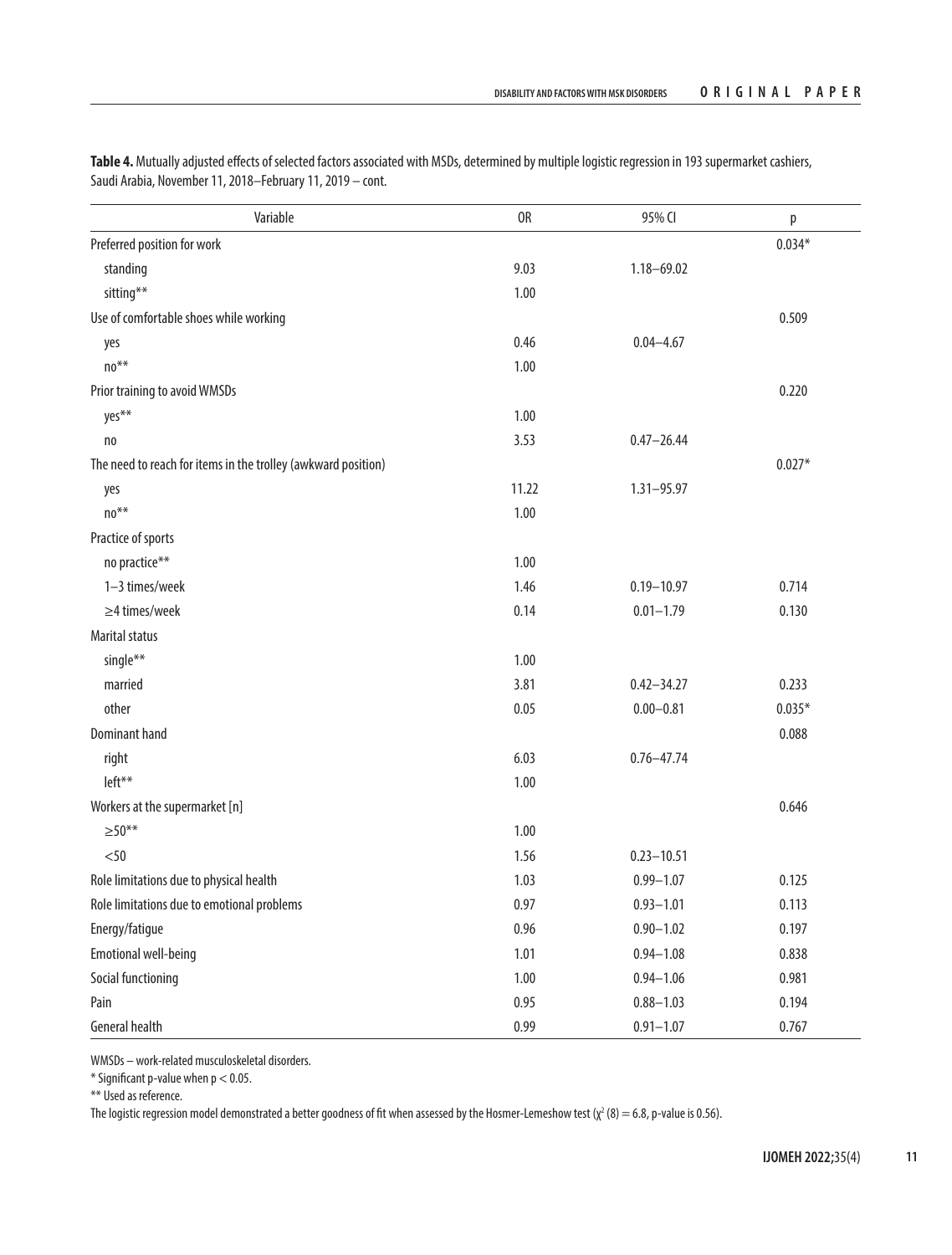the trolley were almost eleven times more likely to experience MSDs than those who avoided such awkward positions. Lastly, the final model had satisfactory goodness of fit when assessed by the Hosmer-Lemeshow test.

# **DISCUSSION**

The present study aimed to identify factors associated with MSDs and to determine the level of disability or pain related to MSDs in the neck, shoulders, upper limbs, lower back, and lower limbs. Overall, this study found that 90% of the SCs in SA have experienced MSDs in the previous 12 months. These employees reported various levels of disability, which ranged from mild to moderate. Furthermore, the study identified several factors associated with MSDs among SCs, including number of workdays per week, the preference for sitting or standing while working, the need to assume an awkward position for reaching items in the trolley, and marital status.

This investigation constitutes the first study conducted on SCs working in any Arabic country, including SA. The findings revealed similarities to the results from previous research [21–24], indicating the common prevalence of MSDs among SCs. According to the results of these authors' previous publication from the same project [7], the sample of SCs working in SA demonstrated a very high level of prevalence for MSDs. Approximately 90% of the participants reported experiencing pain at least in 1 body region over the last 12 months. This percentage represents the overall prevalence of MSDs in all body regions rather than the prevalence of MSDs in one specific body region for cashiers [23,25–27]. The results of this study compare favorably to the findings of Sirge et al. [22], who reported that approx. 86.6% of SCs experienced pain in at least one body region over the last 6 months.

Research that solely ascertains the prevalence of MSDs among SCs may fail to provide sufficient or meaningful information for understanding MSD severity based on SCs' work-related activities and lifestyle. In order to address this literature gap, the current study examined the extent to which MSDs can affect the participants' performance of daily activities. The Arabic versions of the DASH, LEFS, NDI, and ODI assisted in determining the level of disability and/or difficulties. To the best of the authors' knowledge, no previous studies conducted on SCs have investigated the disability level associated with MSDs.

The results of the current study found a mean DASH score of M±SD 15±14, which differed from those of a German study. That previous research investigated 226 young employees, who reported a mean DASH score of M±SD 5±8 [28]. This differential likely resulted from the younger age of the German participants. However, the DASH score reported in the present investigation followed the computing procedures in accordance with the normative data for DASH among the general population in Norway, which resulted in a mean DASH score of 13 [29]. Since this study found that SCs reported a mean DASH score of 15, which resembled the results of the Norwegian study, the participants in this research demonstrated a fairly low level of disability, which reflects the relatively young age and minimal work experience of the employees.

Contrary to DASH, a lower LEFS score indicates a worse disability level [20]. In the present study, the SCs indicated a mean disability level of 63. This result falls below the score of healthy young Saudi adults aged 18–29 years, who reported a LEFS mean of 74 [30]. Thus, in comparison to healthy young adults in SA, the cashiers in this study appear to exhibit a lower level of functional activity in their lower limbs. However, further investigations are needed to confirm this result.

The NDI score in the study indicated a mean disability level of 18.6% associated with neck pain. Approximately 41.86% of the study participants experienced mild disability due to neck pain. According to the previously pub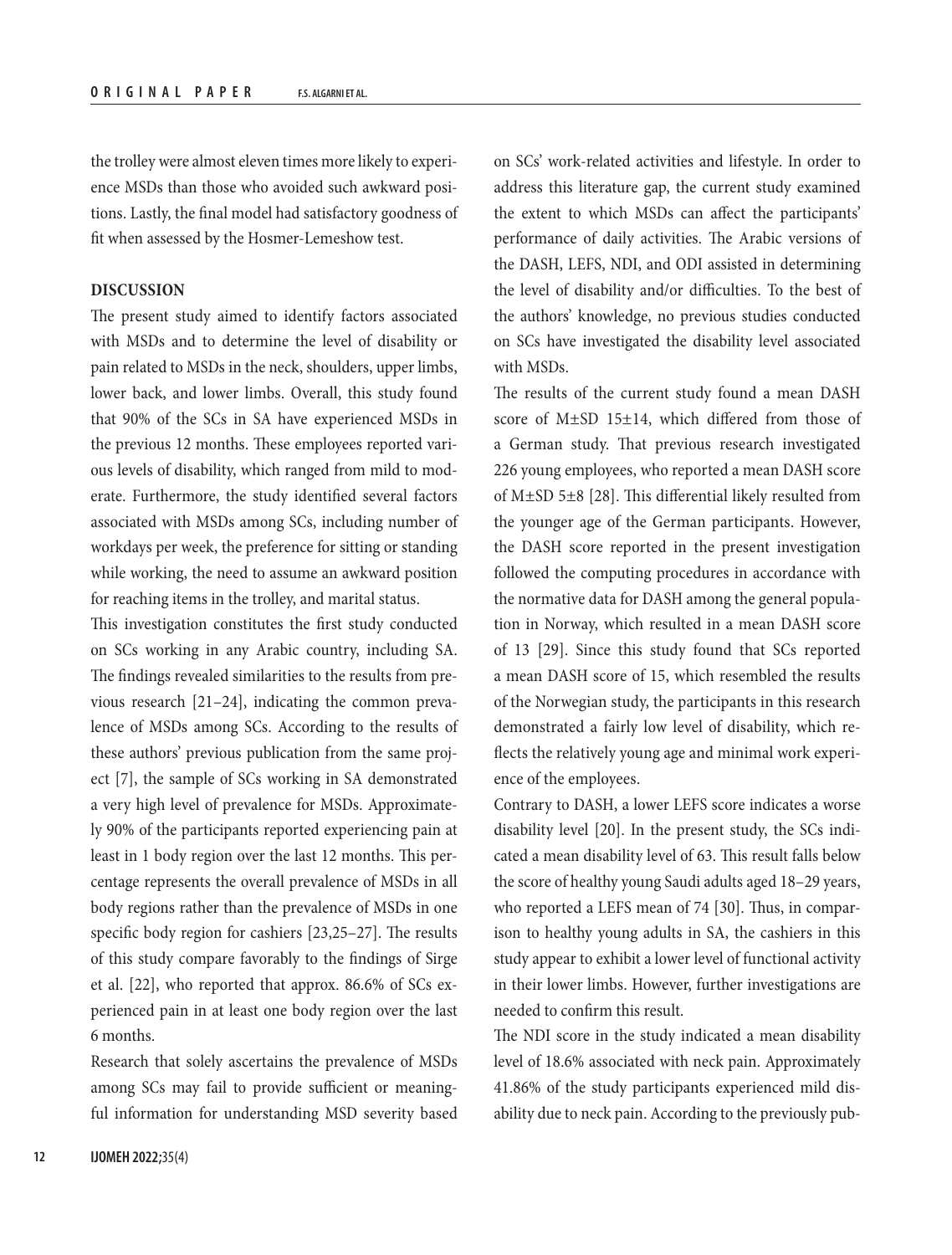lished results by the same authors [7], neck pain and LBP represented the highest frequency of disability among all body areas, with 66.84% and 65.80% of participants respectively reporting problems in these areas. Additionally, the ODI, which indicates the disability level associated with LBP, revealed that slightly more than half (56.7%) of the sample in the present study reported minimal LBP disability. However, the presence of even a minor disability from MSDs in the spine area may worsen over time among younger age groups.

The cumulative results of the questionnaires indicated that the participants of this study experienced relatively mild disability levels. However, the high percentage of cashiers experiencing mild disability at a young age and with minimal work experience raises concerns for the future development of MSDs at a later age. Jobs with higher levels of manual labour, such as cashiers, may appeal to people that lack a high level of education and seek part-time rather than full-time jobs. Therefore, these results indicate the need for more prospective studies and the possible requirement for additional preventive procedures.

The results of the univariate logistic regression analyses revealed that MSDs demonstrated significant associations with numerous factors, as shown in Table 4. A previous systematic review concluded that low job satisfaction represents a risk factor for back pain [31]. In the current study, SCs that reported job dissatisfaction were almost 10 times more likely to experience MSDs than those who were satisfied with their job. In contrast, a previous study found that low job satisfaction failed to constitute a risk factor for shoulder disorders among SCs [32]. These conflicting results warrant further investigations to confirm the relationship between job satisfaction and MSDs.

The current study reported that an increase in the number of breaks during a work shift may decrease the likelihood of experiencing MSDs. This finding concurs with the results of a previous study, which recommended rest breaks for cashiers in order to reduce potential muscle injuries [33]. In fact, prior research suggested that the constant contraction of hand muscles and fewer rest breaks may increase the risk of developing carpel tunnel syndrome (CTS) among SCs [25].

The absence of proper training on ways in which to avoid WMSDs constituted a significant risk factor based on the results of univariate regression analysis. Specifically, participants who lacked proper training on ways to avoid WMSDs before beginning their work as SCs were 5.5 times more likely to experience MSDs than cashiers that received this training. Previous evidence found that training can assist workers in avoiding or at least minimizing the risk of occupational injuries [34]. In the present study, 108 (56%) participants lacked previous training on how to avoid WMSDs. This result implies the need for companies to provide SCs with training about ergonomics in order to minimize the prevalence of MSDs among this group of workers.

Furthermore, one of the significant factors associated with MSDs involved a sedentary lifestyle. In comparison to cashiers that participated in sports at least 4 times a week, cashiers that neglected to participate in sports or exercise were 5.5 times more likely to experience MSDs. This result demonstrates consistency with that of a previous study reporting that the practice of sports or active leisure activities may help to prevent or minimize MSDs among the general working population [35].

In contrast to left-handed SCs, right-handed employees were nearly 6 times more likely to experience MSDs. This finding may result from the fact that 148 (76.7%) the participants in this study received groceries from the conveyor belt on the right side, which required more muscle activation of the right upper limbs. Another study similarly reported this trend, finding that fast cashiers may scan ≤1442 items/h using their dominant hand [36]. This significant figure indicates a substantial amount of repetition, thus increasing the risk of MSK injuries.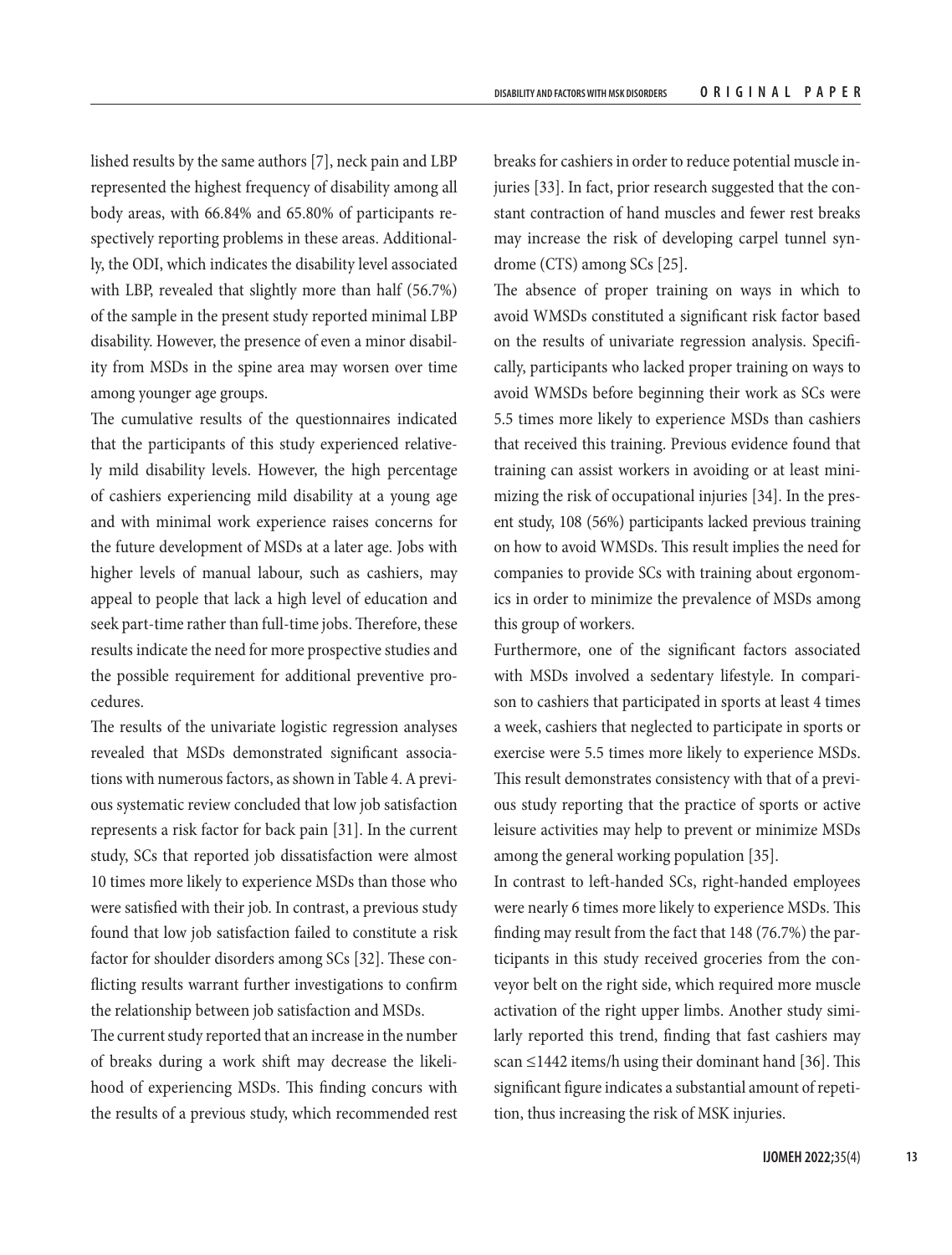In comparison to cashiers who worked at supermarkets with >50 employees, cashiers who worked at supermarkets with <50 workers were nearly 3 times more likely to experience MSDs. This discrepancy may result from the heavier workload and reduced rest breaks assigned to cashiers that work in companies with employee shortages. Since this finding lacks support from previous literature, additional studies are needed to examine the association or causality between company size and MSDs among cashiers, especially the role of company size as a risk factor for pain or disability.

Logistic regression analyses demonstrated that the need to work in awkward positions for reaching items in the shopping trolley represented a significant risk factor for MSDs among SCs (Tables 4 and 5). This result concurs with that of a previous study, which reported that working activities involving frequent arm movements above the shoulder and frequent stooping constituted significant factors associated with MSDs in the shoulder region [32]. Moreover, the repetitive assumption of awkward postures comprises an ergonomic risk factor that can lead to the development of MSDs among cashiers [37]. This awkward position requires more range of motion (ROM) and higher levels of muscle activation. Therefore, the repetition of this position over time may negatively affect the musculoskeletal system, thus resulting in pain and disability.

In this present study, the number of workdays per week constituted a significant association with MSDs. Specifically, participants reported that an increase in working days enhances the likelihood of developing MSDs. This result agrees with the findings of Sirge et al. [22], who reported that longer working hours maylead to a higher prevalence of MSDs in SCs. Moreover, the present study found a significant association between the preferred position of cashiers during work and MSDs. In comparison to cashiers that worked in a sitting position, cashiers who preferred working in a standing position were 9 times more likely to experience MSDs. This result appears inconsistent with the body of literature. For instance, 1 study found that working in a standing rather

than a sitting position with a bi-optic scanner constituted the ideal ergonomic position. Conversely, cashiers that worked in a sitting position with a single-window scanner reported a higher risk of MSDs [38]. The conflicting results between these investigations indicate the need for further research that considers specific types of scanning devices in addition to bodily positions.

#### **Limitations**

The cross-sectional design constituted a limitation of this study because this methodology lacks the ability to determine causal relationships. Further investigations should assess the cause-and-effect relationships dictating the development of MSDs among cashiers, as the present study lacked the ability to determine such relationships. In addition, the current study took place before the ongoing SARS-CoV-2 (COVID-19) pandemic; therefore, the interpretation of these results should consider the differences between pre-COVID and post-COVID conditions.

Since the survey relied upon self-report measures investigating MSDs and their effects on daily activities over a period of 12 months, the overestimation or underestimation of past symptoms and their effects on activities may have occurred. Consequently, future research should conduct longitudinal studies that investigate the longterm effects of MSDs. Finally, the current study features a lack of data on non-occupational activity, which, in conjunction with professional work and sport, likely affects the musculoskeletal system. Future studies can overcome this limitation by including more information about activity outside of work and recreation.

#### **CONCLUSIONS**

The study found a significant association between MSDs and several risk factors, including working days per week, preferred position while working, and adoption of awkward positions to reach items in the shopping cart. The high levels of disability associated with these MSDs,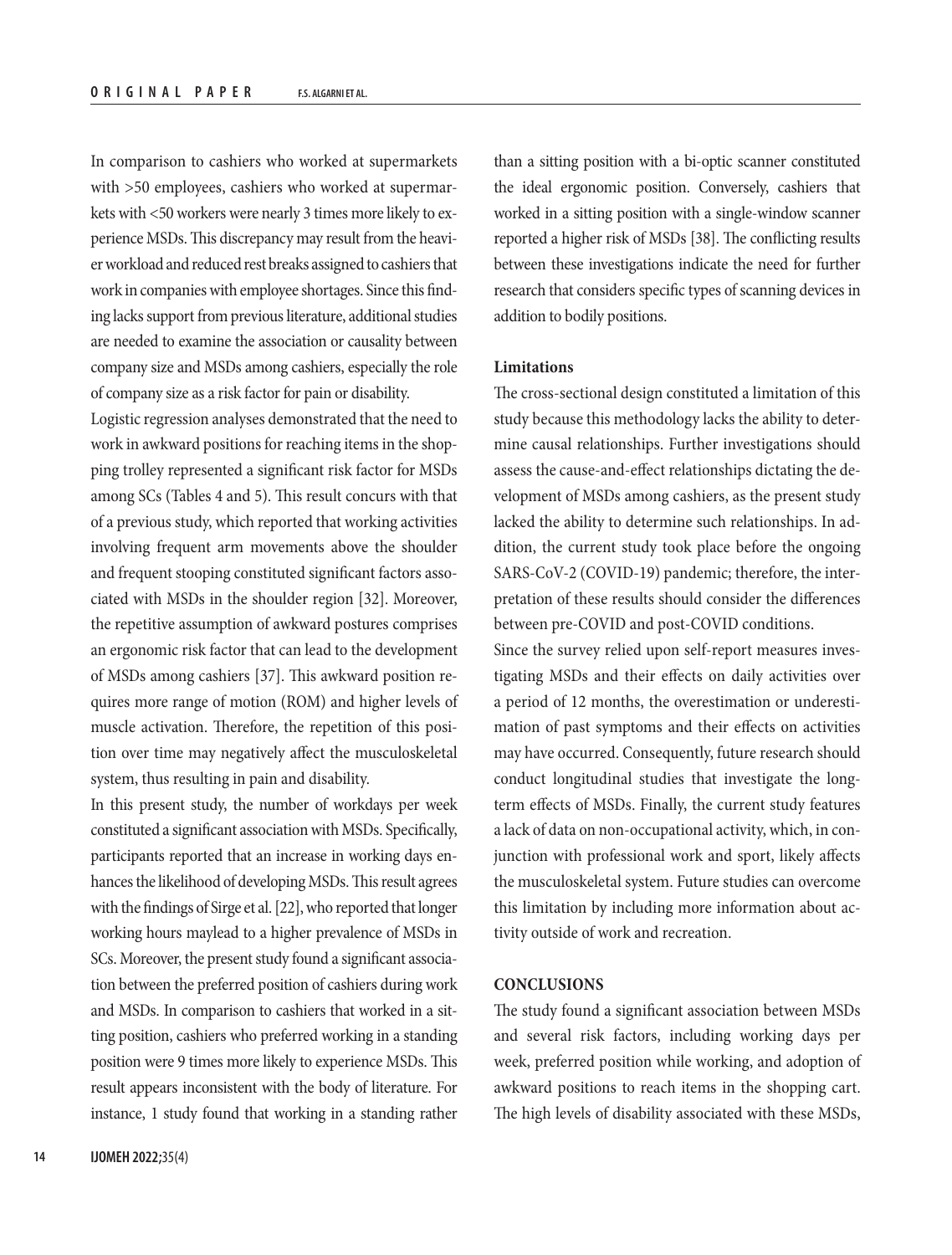along with the multiple risk factors, suggest the need to carefully examine this aspect of the occupation. Proper training and work organization might constitute an effective method for preventing or minimizing the prevalence of MSDs among SCs in SA.

## **ACKNOWLEDGMENTS**

The authors would like to extend their appreciation to the Deanship of Research, Research Centre, College of Applied Medical Sciences at King Saud University for the constructive scientific support during this study. The authors also thank the Deanship of Scientific Research and RSSU at King Saud University for their technical support.

#### **REFERENCES**

- 1. Wilander AM, Kåredal M, Axmon A, Nordander C. Inflammatory biomarkers in serum in subjects with and without work related neck/shoulder complaints. BMC Musculoskelet Disord. 2014;15(1):103. [https://doi.org/10.1186/1471-2474-](https://doi.org/10.1186/1471-2474-15-103) [15-103.](https://doi.org/10.1186/1471-2474-15-103)
- 2. Fan JK, McLeod CB, Koehoorn M. Sociodemographic, clinical, and work characteristics associated with return-to-work outcomes following surgery for work-related knee injury. Scand J Work Environ Health. 2010; 36(4):332–338. [https://](https://doi.org/10.5271/sjweh.2901) [doi.org/10.5271/sjweh.2901.](https://doi.org/10.5271/sjweh.2901)
- 3. Evans T. Work: a self-affirming experience. New Paradigm. 2002;34:3–4.
- 4. Abasolo L, Carmona L, Lajas L, Candelas G, Blanco M, Loza E, et al. Prognostic factors in short‐term disability due to musculoskeletal disorders. Arthritis Care Res. 2008;59(4):489–496. [https://doi.org/10.1002/art.23537.](https://doi.org/10.1002/art.23537)
- 5. Sluchak TJ. Ergonomic challenges in supermarket front-end workstations. In Human Factors and Ergonomics Society Annual Meeting Proceedings. 1991.
- 6. Lannersten L, Harms-Ringdahl K. Neck and shoulder muscle activity during work with different cash register systems. Ergon. 1990;33(1):49–65. [https://doi.org/10.1080/0014013900](https://doi.org/10.1080/00140139008927093) [8927093](https://doi.org/10.1080/00140139008927093).
- 7. Algarni FS, Alkhaldi HA, Zafar H, Kachanathu SJ, Al-Shenqiti AM, Altowaijri AM. Self-Reported Musculoskeletal Disorders and Quality of Life in Supermarket Cashiers. Int J Environ Res Public Health. 2020;17(24):9256. [https://doi.org/10.](https://doi.org/10.3390/ijerph17249256) [3390/ijerph17249256.](https://doi.org/10.3390/ijerph17249256)
- 8. da Costa BR, Vieira ER. Risk factors for work‐related musculoskeletal disorders: a systematic review of recent longitudinal studies. Am J Ind Med. 2010;53(3):285–323. [https://](https://doi.org/10.1002/ajim.20750) [doi.org/10.1002/ajim.20750](https://doi.org/10.1002/ajim.20750).
- 9. Jensen MP, Karoly P. Self-report scales and procedures for assessing pain in adults. 3rd ed. New York: Guilford Press; 2011. p. 15–34.
- 10. Algarni A, Ghorbel S, Jones JG, Guermazi M. Validation of an Arabic version of the Oswestry index in Saudi Arabia. Ann Phys Rehabil Med. 2014;57(9–10):653–663. [https://](https://doi.org/10.1016/j.rehab.2014.06.006) [doi.org/10.1016/j.rehab.2014.06.006](https://doi.org/10.1016/j.rehab.2014.06.006).
- 11. Alotaibi NM. Cross-cultural adaptation process and pilot testing of the Arabic version of the Disability of the Arm, Shoulder and Hand (DASH-Arabic). Hand Ther. 2010; 15(4):80–86. [https://doi.org/10.1258/ht.2010.010021.](https://doi.org/10.1258/ht.2010.010021)
- 12. Shaheen A, Omar M, Vernon H. Cross-cultural adaptation, reliability, and validity of the Arabic version of neck disability index in patients with neck pain. Spine. 2013;38(10):e609– e615.<https://doi.org/10.1097/BRS.0b013e31828b2d09>.
- 13. Coons SJ, Alabdulmohsin SA, Draugalis J, Hays RD. Reliability of an Arabic version of the RAND-36 Health Survey and its equivalence to the US-English version. Med care. 1998; 36(3): 428–432.<https://doi.org/10.1097/00005650-199803000-00018>.
- 14. Alnahdi AH, Alrashid G, Alkhaldi HA, Aldali AZ. Crosscultural adaptation, validity and reliability of the Arabic version of the Lower Extremity Functional Scale. Disabil Rehabil. 2016;38(9):897–904. [https://doi.org/10.3109/0963](https://doi.org/10.3109/09638288.2015.1066452) [8288.2015.1066452.](https://doi.org/10.3109/09638288.2015.1066452)
- 15. Guermazi M, Mezghani M, Ghroubi S, Elleuch M, Ould Sidi Med A, Poiraudeau S, et al. [The Oswestry index for low back pain translated into Arabic and validated in an Arab population]. Ann Readapt Med Phys. 2005;48(1):1–10. [https://doi.org/10.1016/j.annrmp.2004.06.055.](https://doi.org/10.1016/j.annrmp.2004.06.055) French.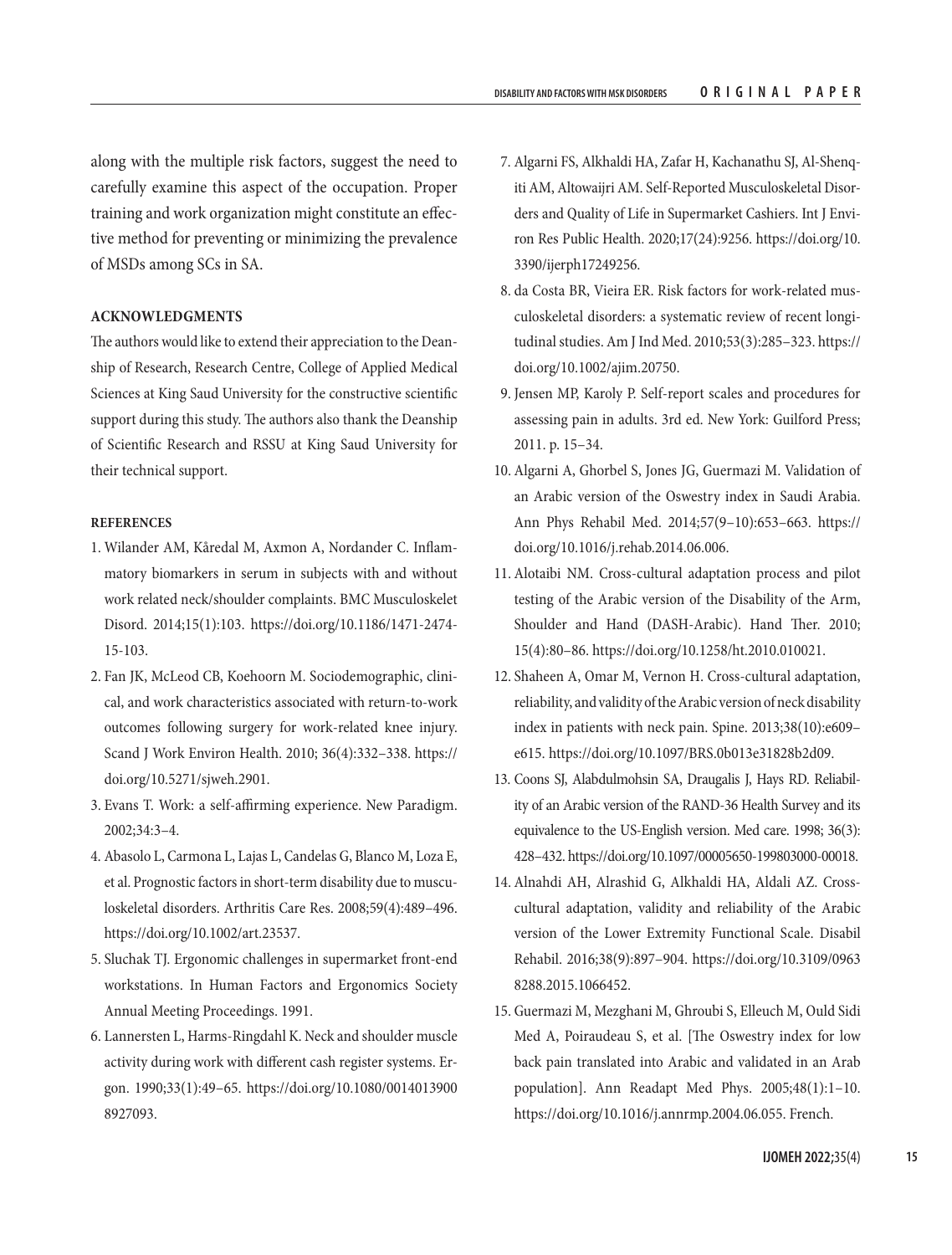- 16. Hudak PL, Amadio PC, Bombardier C. Development of an upper extremity outcome measure: the DASH (Disabilities of the Arm, Shoulder, and Hand). Am J Ind Med. 1996; 29(6):602–8. [https://doi.org/10.1002/\(SICI\)1097-0274\(199](https://doi.org/10.1002/(SICI)1097-0274(199606)29:6<602::AID-AJIM4>3.0.CO;2-L) [606\)29:6<602::AID-AJIM4>3.0.CO;2-L.](https://doi.org/10.1002/(SICI)1097-0274(199606)29:6<602::AID-AJIM4>3.0.CO;2-L)
- 17. Vernon H, Mior S. The Neck Disability Index: a study of reliability and validity. J Manipulative Physiol Ther. 1991;14(7): 409–415.
- 18. Sabbah I, Drouby N, Sabbah S, Retel-Rude N, Mercier M. Quality of life in rural and urban populations in Lebanon using SF-36 health survey. Health Qual Life Outcomes. 2003;1:30.<https://doi.org/10.1186/1477-7525-1-30>.
- 19. 36-Item Short Form Survey (SF-36) Scoring Instructions [Internet]. California: RAND Corporation; 2022 [cited 2022 Apr 1]. Available from: [https://www.rand.org/health/](https://www.rand.org/health/surveys_tools/mos/36-item-short-form/scoring.html) [surveys\\_tools/mos/36-item-short-form/scoring.html.](https://www.rand.org/health/surveys_tools/mos/36-item-short-form/scoring.html)
- 20. Binkley JM, Stratford PW, Lott SA, Riddle DL. The Lower Extremity Functional Scale (LEFS): scale development, measurement properties, and clinical application. Phys Ther. 1999; 79(4):371–83. https://doi.org/10.1093/ptj/79.4.371
- 21. Rodacki AL, Vieira JE, Okimotoc ML, Fowler NE, Rodackid LN. The effect of handling products of different weights on trunk kinematics of supermarket cashiers. Int J Ind Ergon. 2006;36(2):129–134. [https://doi.org/10.1016/j.ergon.](https://doi.org/10.1016/j.ergon.2005.09.002) [2005.09.002.](https://doi.org/10.1016/j.ergon.2005.09.002)
- 22. Sirge T, Ereline J, Kums T, Gapeyeva H, Pääsuke M. Musculoskeletal symptoms, and perceived fatigue and work characteristics in supermarket cashiers. Agron Res. 2014;12(3): 915–924. [https://agronomy.emu.ee/wp-content/uploads/](https://agronomy.emu.ee/wp-content/uploads/2014/05/2014_3_27_b5.pdf) [2014/05/2014\\_3\\_27\\_b5.pdf.](https://agronomy.emu.ee/wp-content/uploads/2014/05/2014_3_27_b5.pdf)
- 23. Rissén D, Melin B, Sandsjö L, Dohns I, Lundberg U. Psychophysiological stress reactions, trapezius muscle activity, and neck and shoulder pain among female cashiers before and after introduction of job rotation. Work Stress. 2002;16(2):127–137. [https://doi.org/10.1080/02678370210](https://doi.org/10.1080/02678370210141530) [141530](https://doi.org/10.1080/02678370210141530).
- 24. Rodacki AL, Vieira JE. The effect of different supermarket checkout workstations on trunk kinematics of checkout

operators. Braz J Phys Ther. 2010;14(1):38–44. [https://doi.](https://doi.org/10.1590/s1413-35552010000100007) [org/10.1590/s1413-35552010000100007.](https://doi.org/10.1590/s1413-35552010000100007)

- 25. Bonfiglioli R, Mattioli S, Fiorentini C, Graziosi F, Curti S, Violante F. Relationship between repetitive work and the prevalence of carpal tunnel syndrome in part-time and full-time female supermarket cashiers: a quasi-experimental study. Int Arch Occup Environ Health. 2007;80(3):248– 253. [https://doi.org/10.1007/s00420-006-0129-0.](https://doi.org/10.1007/s00420-006-0129-0)
- 26. Sansone V, Bonora C, Boria P, Meroni R. Women performing repetitive work: Is there a difference in the prevalence of shoulder pain and pathology in supermarket cashiers compared to the general female population? Int J Occup Med Environ Health. 2014;27(5):722–735. [https://doi.org/10.](https://doi.org/10.2478/s13382-014-0292-6) [2478/s13382-014-0292-6](https://doi.org/10.2478/s13382-014-0292-6).
- 27. Morgenstern H, Kelsh M, Kraus J, Margolis W. A cross‐sectional study of hand/wrist symptoms in female grocery checkers. Am J Ind Med. 1991;20(2):209–218. [https://doi.](https://doi.org/10.1002/ajim.4700200207) [org/10.1002/ajim.4700200207.](https://doi.org/10.1002/ajim.4700200207)
- 28. Jester A, Harth A, Germann G. Measuring levels of upperextremity disability in employed adults using the DASH Questionnaire. J Hand Surg Am. 2005;30(5):1074.e1–1074. e10. <https://doi.org/10.1002/ajim.4700200207>.
- 29. Aasheim T, Finsen V. The DASH and the QuickDASH instruments. Normative values in the general population in Norway. J Hand Surg Eur Vol. 2014;39(2):140–144. [https://](https://doi.org/10.1177/1753193413481302) [doi.org/10.1177/1753193413481302.](https://doi.org/10.1177/1753193413481302)
- 30. Alnahdi AH, Alderaa A, Aldali AZ, Alsobayel H. Reference values for the Y Balance Test and the lower extremity functional scale in young healthy adults. J Phys Ther Sci. 2015;27(12):3917–21. [https://doi.org/10.1589/jpts.27.3917.](https://doi.org/10.1589/jpts.27.3917)
- 31. Hoogendoorn WE, van Poppel MN, Bongers PM, Koes BW, Bouter LM. Systematic review of psychosocial factors at work and private life as risk factors for back pain. Spine. 2000;25(16):2114–25. [https://doi.org/10.1097/00007632-20](https://doi.org/10.1097/00007632-200008150-00017) [0008150-00017.](https://doi.org/10.1097/00007632-200008150-00017)
- 32. Niedhammer I, Landre M F, LeClerc A, Bourgeois F, Franchi P, Chastang JF, et al. Shoulder disorders related to work organization and other occupational factors among supermarket